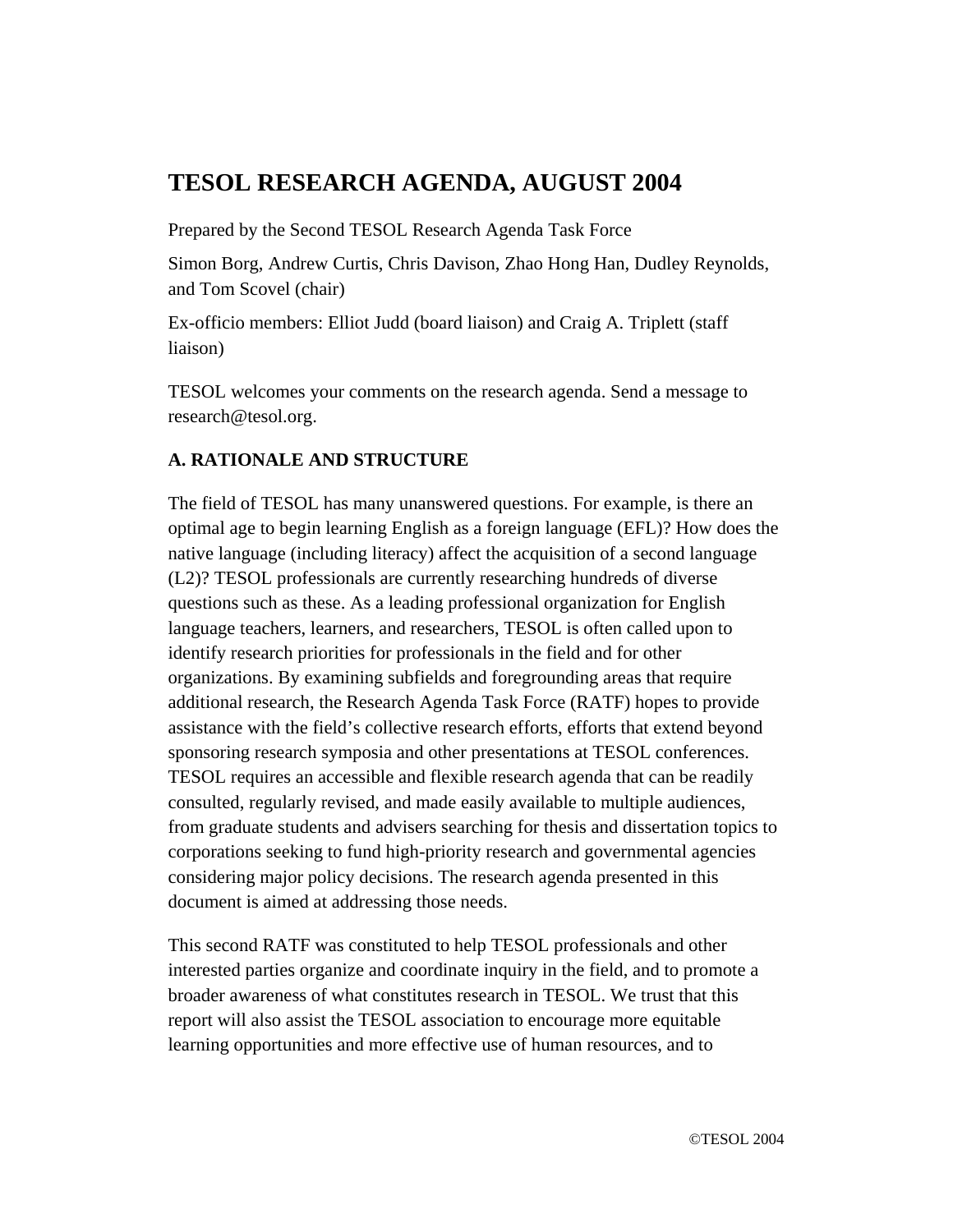empower language learners and teachers to become decision makers in selecting appropriate norms, learning procedures, and accountability standards for their particular contexts and purposes.

The TESOL task force who revised this document built on the broad, methodologically and topically pluralistic foundation established by the first task force (see TESOL Research Agenda, June 2000, http://www.tesol.org/s\_tesol/sec\_document.asp?CID=236&DID=262). Like the earlier document, this report will assist the profession in several ways. First, it will inform TESOL professionals about priority areas for research. Second, it will help funding applicants and agencies decide what research to pursue and support. Finally, through an ongoing revision mechanism (explained below in Section F), each agenda will be a collaboratively developed research report that provides an important archival record of trends in the field.

The sections that follow discuss our assumptions about research, research methodology, research ethics, issues concerning the research and policy interface, and the necessity for this agenda to remain flexible so that it can address changing research priorities. The agenda also provides a map of the field of TESOL based on the research landscape as perceived by the current RATF members. We expect that this document will stimulate discussion, provide direction for future research, and foster greater interest in research. As a result, all TESOL professionals will benefit.

### **B. THE ROLE OF RESEARCH IN TESOL**

Research refers to a spirited inquiry and systematic investigation that contributes to the knowledge base of a field--knowledge that provides a principled basis for making decisions about policies, plans, and actions. Research has the potential to help members of the TESOL profession improve the conditions, processes, and outcomes of language teaching, learning, and assessment. It also can help the profession address urgent social and political needs around the world, improve the materials used in language teaching and in mainstream education with minority learners, as well as clarify debates and debunk myths regarding L2 issues. We believe that seeking knowledge, designing good studies, distributing useful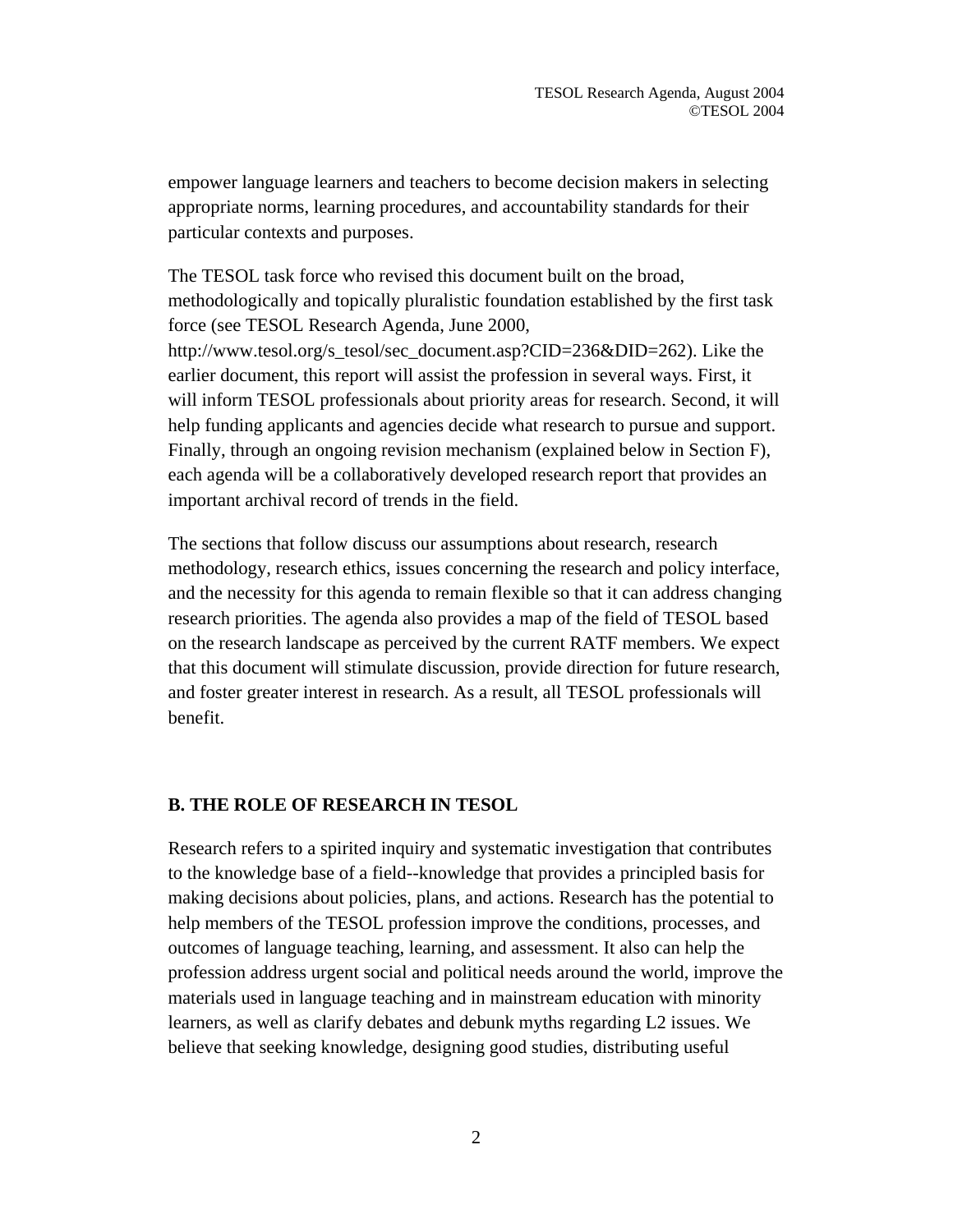findings, and improving policies and practices based on up-to-date research are vital to our profession.

Research in a field as diverse and multifaceted as TESOL necessitates epistemological flexibility and inclusiveness. There are many valid approaches to research: quantitative and qualitative, descriptive and critical, large scale and small scale, cross sectional and longitudinal, observational and experimental, research conducted by university researchers and by teachers in their own classrooms. Knowledge also comes into existence through nontraditional means or means that are just becoming known as *research*, as new paradigms, questions, and problems emerge. Many types of research can contribute to knowledge in TESOL if the research is conceptually and methodologically sound and the results are accessible to others.

Two types of research design are presently underrepresented in TESOL studies: sustained longitudinal research and comparative international research. We urge that more such studies be undertaken. For example, it is important for our field to investigate language and literacy development and academic achievement within a specific regional or national context over a number of years or aspects of teacher development over an extended period of time. It is also important to look at English language education from a global perspective and examine different but perhaps complementary ways of achieving the same goals and to interrogate our own assumptions and prejudices, to ask why problems in one context are not occurring in another. In a similar vein, we encourage researchers to provide as much contextual information as possible about their research (e.g., pertinent information about settings and programs as well as demographic information, such as participants' first languages, gender, and ages as well as their learning histories). This rich detail may better enable others to understand research results and can also proffer critical information for all who read these results and intend to replicate or apply this research to their own settings.

# **C. ETHICS**

Research in TESOL must be not only systematic and principled, embracing a variety of approaches, but it must also strive to be ethical. In many fields within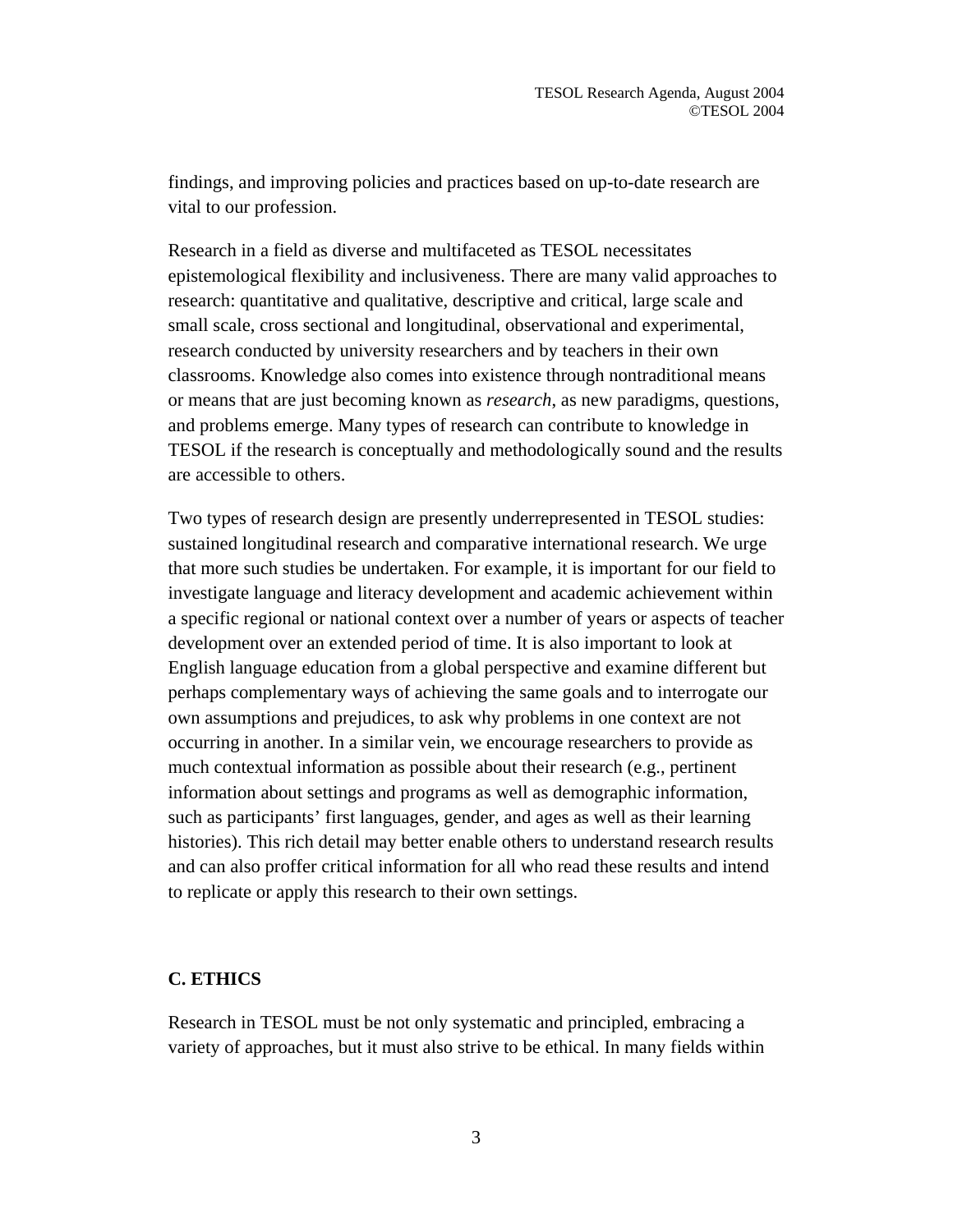humanities, social sciences, education, and even the business community, issues of ethical conduct have come to the fore in recent years. Many educational organizations and institutions have created ethical guidelines, and institutional research officers typically review proposed studies involving human subjects. These guidelines ensure that research participants are treated fairly and are not harmed by research.

We refer readers to guidelines at their own institutions or, at a minimum, to the guidelines printed at the back of the *TESOL Quarterly* (under General Submission Guidelines) and on TESOL's Web site

(http://www.tesol.org/s\_tesol/sec\_document.asp?CID=476&DID=1014) about how to proceed ethically and in the best spirit of TESOL research. These guidelines make certain that research participants are informed about the purpose, nature, procedures, duration, and possible consequences of the study (including the possibility that the project will be published); that participation is voluntary; that the identities of participants will remain confidential (and how that will be ensured); that any anticipated risks, harm, or discomfort associated with participating in the project, as well as anticipated benefits, are fully explained; that individuals who may have difficulty providing written consent on their own behalf (because of age, language barriers, or other constraints) have appropriate representatives provide consent for (or with) them; and that participants can easily understand the information provided to them. Additional guidelines related to using students' written artifacts can be found in any *TESOL Quarterly* issue and on TESOL's Web site*.*

In addition to supporting participants' rights, we support TESOL researchers' needs and obligations to conduct worthwhile research. An ideal balance must therefore be struck between the needs of educational systems, researchers' needs, and research participants' rights. Only through such a balance can participants feel safe and the quest for knowledge continue.

### **D. THE INTERFACES BETWEEN RESEARCH AND POLICY**

TESOL research can inform policy makers at local, regional, national, and international levels. Among the many relevant research topics in TESOL is the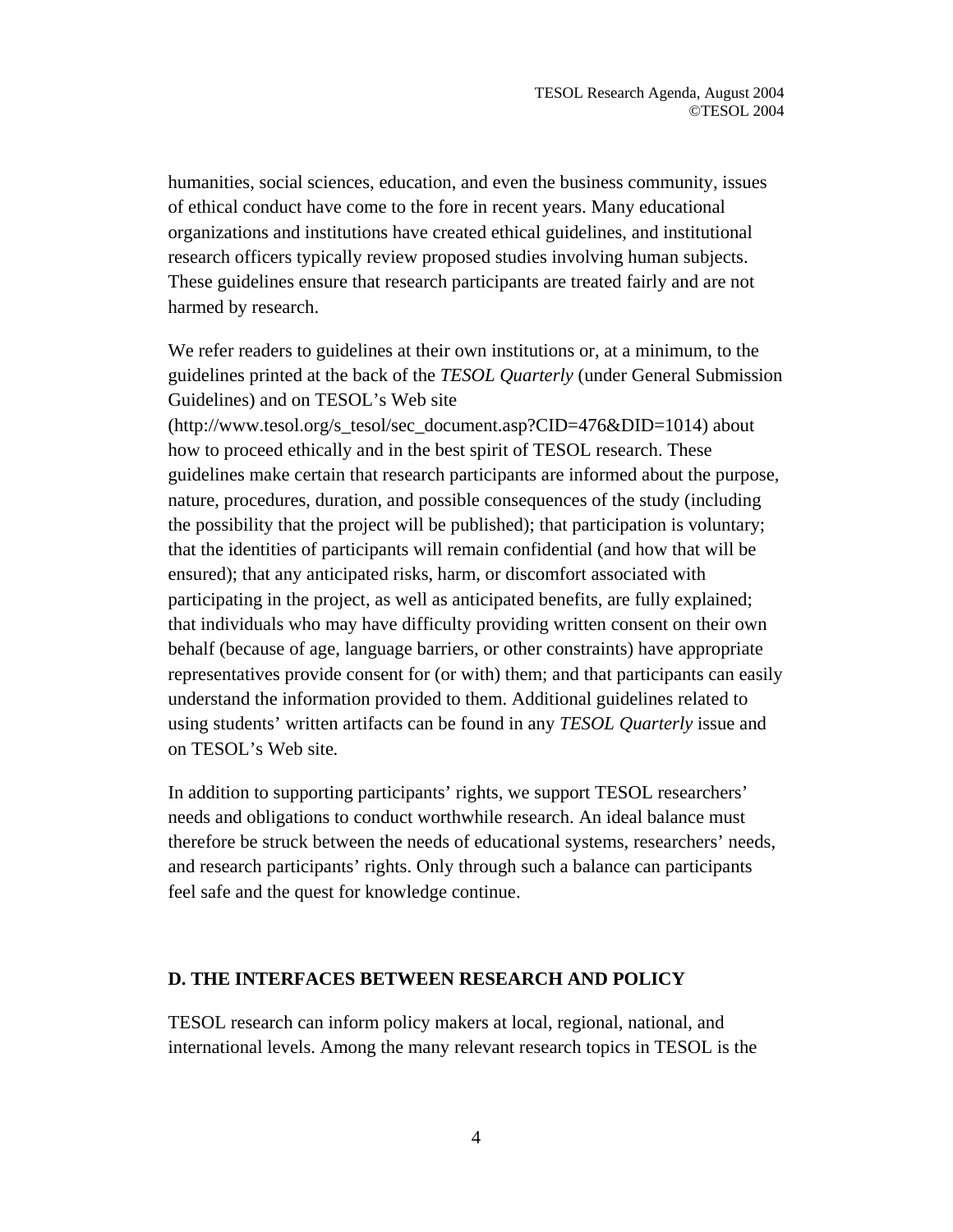ongoing debate concerning the *time-to-proficiency* issue: How long does it take a school student to reach functional language proficiency in a particular target language in a particular educational and social context? Another critical issue is the choice of principles that teachers use to inform their language teaching, whether this choice is conceptualized as *method* or *postmethod*. For example, many countries have embraced communicative and task-based approaches to language teaching, but how translatable are these approaches across culturally and linguistically diverse contexts? A third area of inquiry might focus on English language teachers, for example, the complementary roles *native-* and *nonnative-*English-speaking teachers play in English language teaching.

Policy makers have a genuine need for accurate and timely information, particularly in a rapidly changing world. The TESOL research agenda can help inform policy makers and others about key questions in the field that still need to be answered and thus help prioritize future research. Policy makers, however, also need quick access to summaries of existing research knowledge to help them make decisions. Policy makers and the field at large would therefore benefit from having databases available that summarize key findings in different areas of the field, ideally located on the Internet so that they could be readily updated as new research results emerge. The TESOL association could assist the profession to coordinate, create, and maintain such databases.

We encourage researchers and policy makers to reflect on how their beliefs about the nature of language, language learning, and language teaching relate to policy decisions, to discover what research has to say about these beliefs, and to consider how the TESOL organization can encourage a critical examination of these beliefs. In addition, we support broadening the ongoing efforts to distribute such research results to wider audiences, beyond the current circle of TESOL professionals.

# **E. PRIORITIES FOR RESEARCH ON ENGLISH LANGUAGE LEARNING**

English language learning by speakers of other languages thrives in a remarkably wide variety of contexts. To cite just a few instances, language learners may be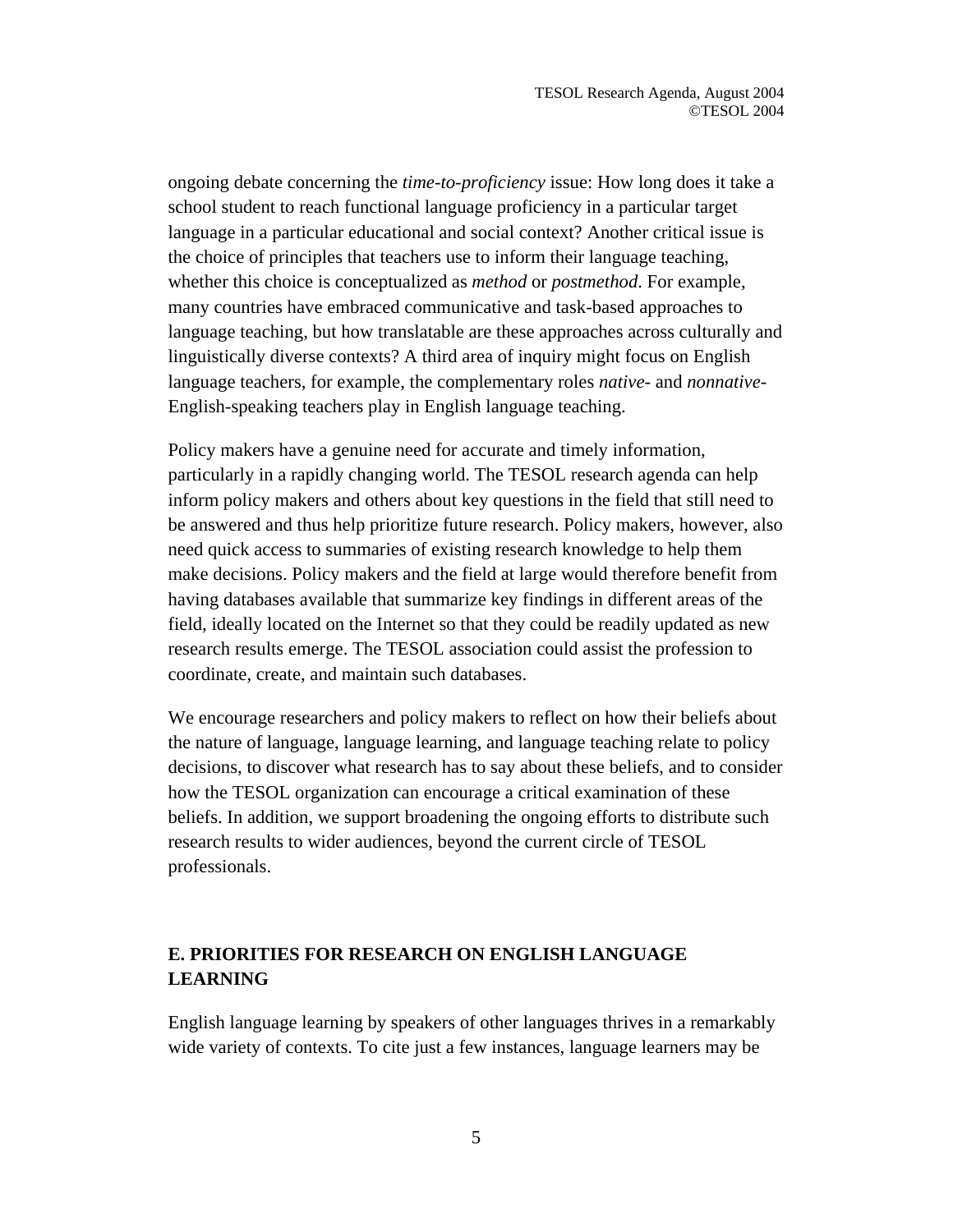child immigrants destined to grow up in monolingual English environments, young polyglot professionals adding credentials to a résumé, or individuals who use an increasingly indigenized variety of English in formerly colonized nations. Their learning may occur as part of face-to-face classroom instruction, through continuous environmental exposure, across technologically mediated encounters, or through any combination thereof. Many now argue that English language learning and teaching are inevitable forces of individual and social change, irrespective of the pedagogical contexts.

Given the scope and impact of English language learning and teaching, establishing a research agenda in the field of English language education is inescapably based on social values. For the purposes of organizing research priorities, this agenda approaches English language learning from three perspectives: as a process of individual change, as a system operating within human society, and as a sociopolitical and/or socioeconomic force. Any instance of language learning may be viewed from any or all three of these perspectives. To cite just one example, child immigrants' literacy development depends to some extent on the language and teaching about language they are exposed to in a particular school setting. But, in this situation, choices have been made by teachers, local and regional administrators, and possibly national policy makers about the curriculum, accountability procedures, class size, and how to group students. The children's ability and willingness to take advantage of the educational setting varies in relation to their learning styles, aptitudes, language learning history, and general motivation. From a sociopolitical perspective, changes in a child's competence may impact the composition of an area's workforce, the intergenerational bonds within a family and cultural group, and the community norms about the acceptability of different varieties of English.

Quality research operates within clearly defined parameters, and these parameters serve to focus attention on the particular, laying bare the perspective on language learning taken by a given study. Nevertheless, even so-called pure research can contribute to broader, global goals. Thus, this agenda can serve to point out how individual research questions and projects may be interconnected through their contributions to broader perspectives.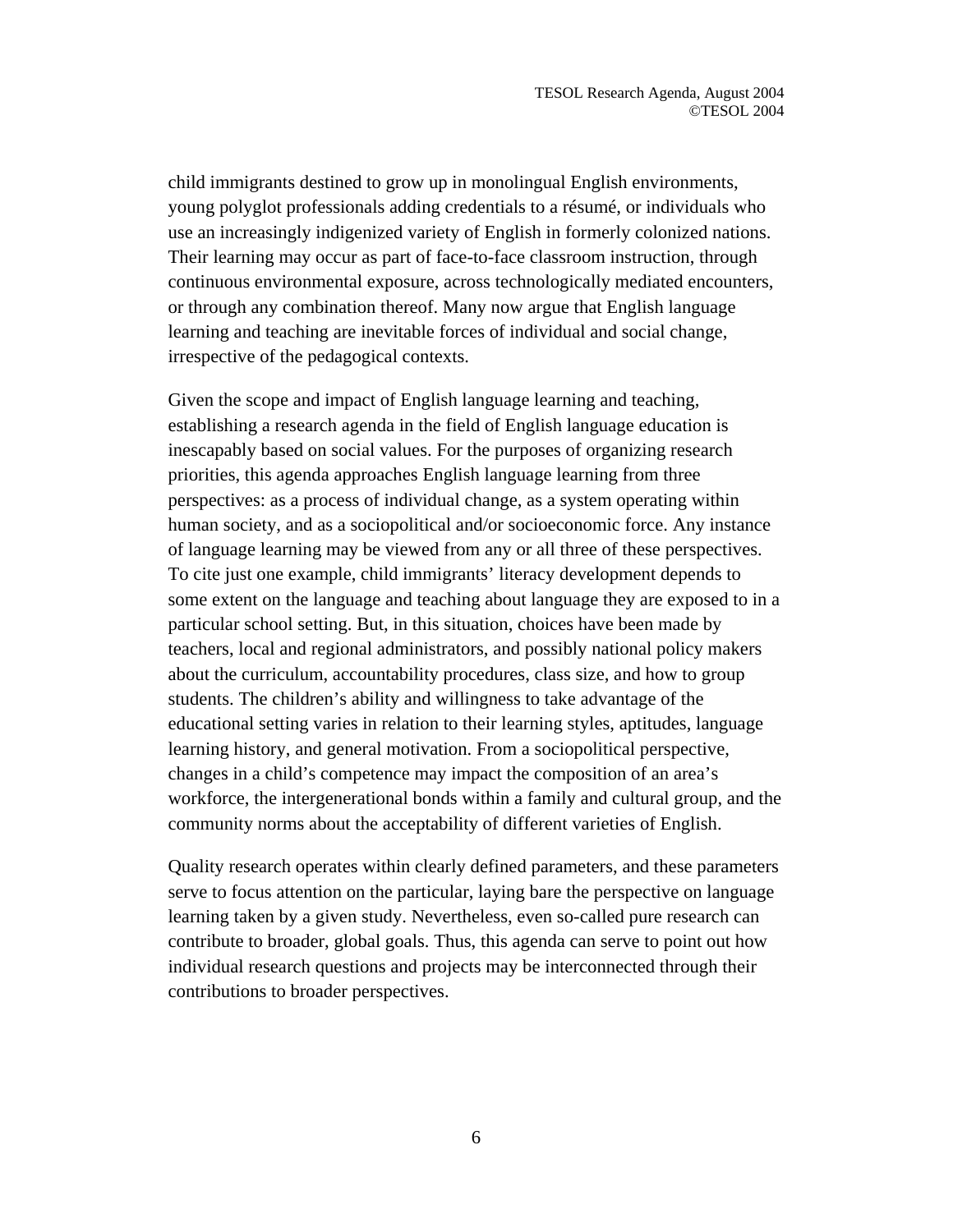**1. Priority issues for research that approaches English language learning as a system that requires planning, coordination of human and material resources, and continuous assessment on either a macro- or microlevel:** 

### **a) Standards Used to Inform Instruction and Assessment**

Many educational contexts worldwide currently use standards-based teaching and assessment. Often the standards are developed through a consultative process that draws on practitioners' intuitive expertise, public perceptions of desirable outcome levels, and standards written for other contexts. Frequently, however, because of pressures to meet a political mandate, little empirical research is conducted on whether the standards are appropriate for particular contexts or on selecting representative benchmarks. More research is needed at local levels that addresses whether (a) particular standards actually represent developmental patterns associated with changes in competence and (b) the teachers and administrators who must implement the standards share an understanding of their meaning.

### **References**

Arkoudis, S., Davison, C., Gottlieb, M., Stack, L., & Stack, J. (2003, March). *Standards in ESOL contexts: Researching what they mean.* D. Reynolds (Chair). Symposium conducted at the 37th Annual TESOL Convention and Exhibit, Baltimore, MD. Available from http://www2.tesol.org/communities/rsis/RS%202003.htm

Davison, C., Macpherson, S., Leung, C., McKay, P., Bliesener, U., Gottlieb, M., et al.(2004, March–April). *Researching the impact of standards-based systems on English language teaching, learning, and assessment: International perspectives K–adult.* C. Davison (Chair). Research Interest Section academic session conducted at the 38th Annual TESOL Convention and Exhibit, Long Beach, CA. Available from http://www2.tesol.org/communities/rsis/Academic%20Session%202004.htm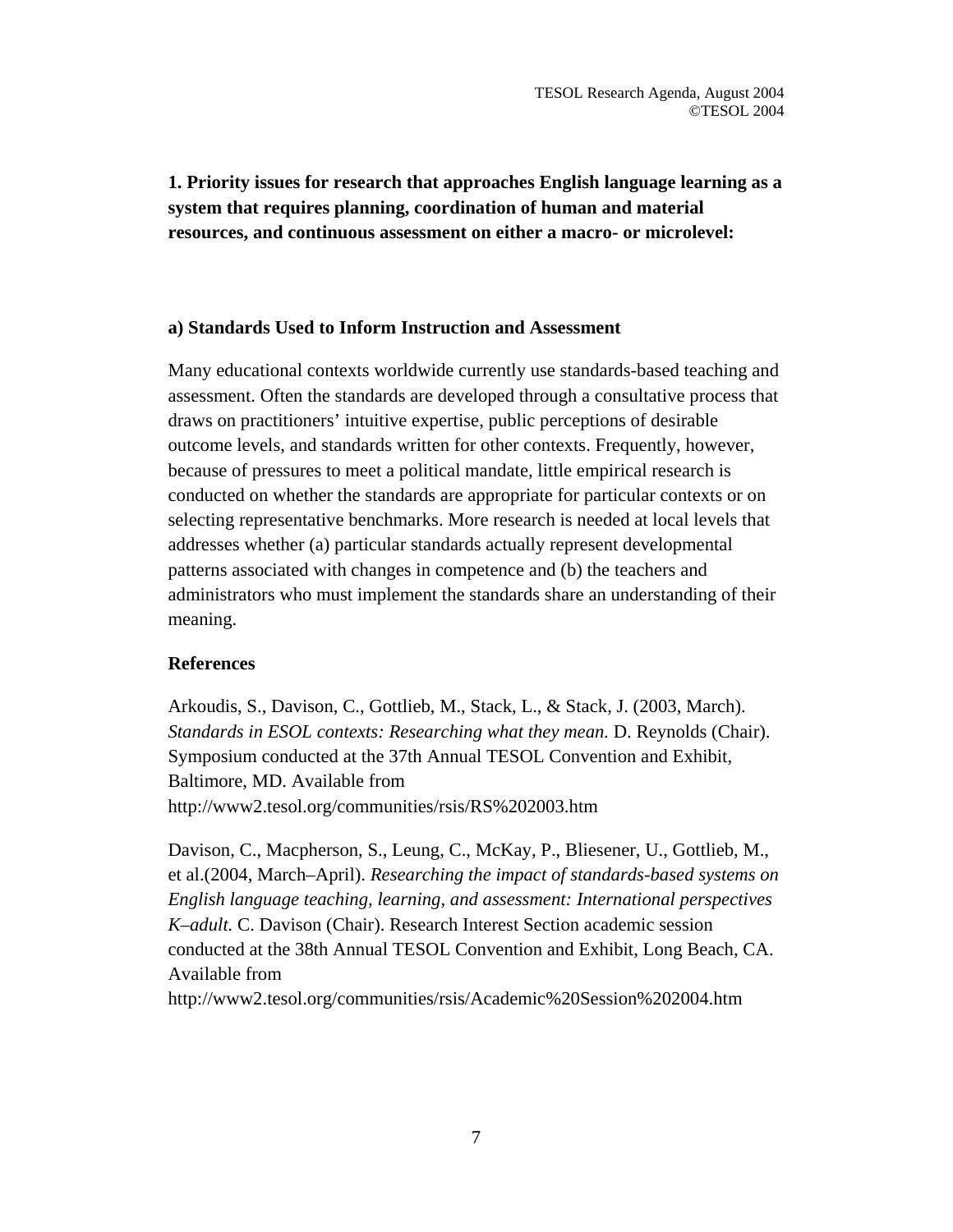### **b) The Impact of Teacher Cognition on Language Learning**

Recent research has sought to improve teacher education programs by investigating variations in the teachers' knowledge base and in their cognitive styles. Understanding how teachers learn and how they develop the conceptual basis for their practice is essential to maximizing the opportunity to learn and promoting systems that use human resources most efficiently. More research is needed, however, to evaluate the correlations among differences in teacher cognition, differences in learning contexts, and actual student development. Also important is studying the relationships between teachers and researchers, how teachers engage with and in TESOL research, how they perceive it, including its relevance to their teaching, and which factors promote or hinder productive relationships between researchers and practitioners.

#### **References**

Bartels, N. (2004). Another reader reacts . . . Linguistics imperialism. *TESOL Quarterly, 38,* 128–133.

Borg, S. (2003). Teacher cognition in language teaching: A review of research on what language teachers think, know, believe, and do. *Language Teaching, 36*, 81– 109.

Ellis, R. (2004). Editorial. *Language Teaching Research, 8,* 1–4.

Freeman, D., & Johnson, K. E. (2004). Readers react . . . Common misconceptions about the quiet revolution. *TESOL Quarterly, 38,* 119–127.

Muchisky, D., & Yates, R. (2004). The authors respond . . . Defending the discipline, field, and profession. *TESOL Quarterly, 38,* 134–140.

### **c) Using Technology to Facilitate Instruction**

It is now commonly accepted that technical literacy is both a means and an end for language learning. Computers provide learners with linguistic input as well as opportunities for language practice in ways that change their competence; at the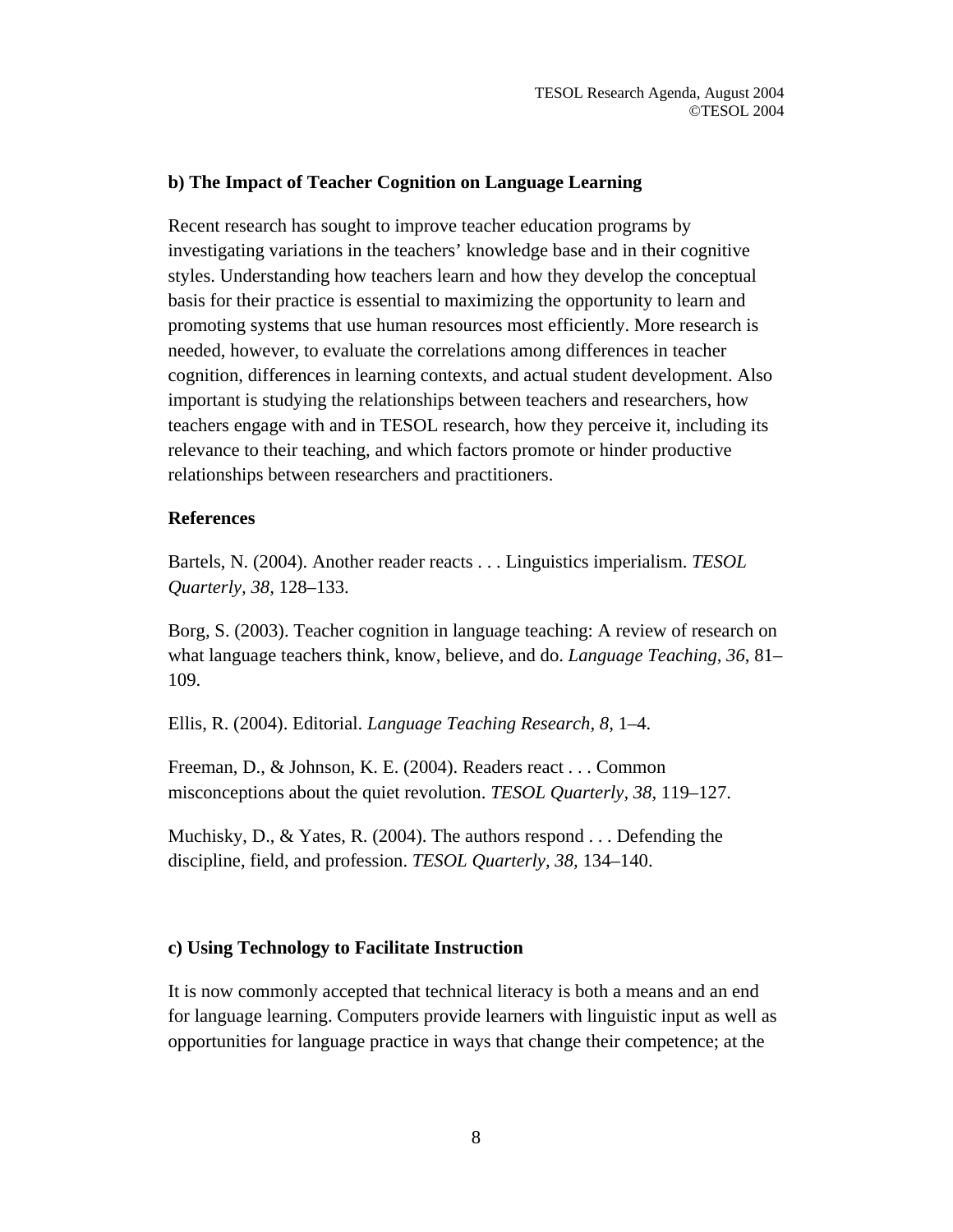same time, greater access globally to technologically mediated communication provides many learners with real and immediate motivation. Incorporating technology into a system of language learning, however, requires a significant commitment. More research is needed that can serve as a guide for how, when, and to what degree technology should be incorporated into given contexts.

# **References**

Hubbard, P. (2003). A survey of unanswered questions in CALL. *Computer Assisted Language Learning, 16,* 141–154.

Lam, Y. (2000). Technophilia vs. technophobia: A preliminary look at why second-language teachers do or do not use technology in their classrooms. *Canadian Modern Language Review, 56,* 390–420.

TESOL International Research Foundation. (2004). *Call for research proposals, 2004–2005.* Available from http://www.tirfonline.org

### **d) Impact of Assessment on Teachers and Learners**

In educational contexts, tests are often considered to indicate student achievement and, by association, teacher performance; they may also be pilloried as unreflective and inevitably false attempts to quantify human performance. As a result, considerable research has addressed how to construct tests--or at least large-scale tests--and what sorts of inferences can be drawn from them. Recently, however, researchers have begun addressing the societal impact of assessment efforts both as gatekeepers for economic opportunity and as driving forces behind curricula. More research is needed on the impact of assessment on learners and teachers and, in particular, the impact of the design and implementation of tests- both large scale and classroom--on individual learning and teaching patterns.

### **References**

Cumming, A. (2004). Broadening, deepening, and consolidating. *Language Assessment Quarterly, 1,* 5–18.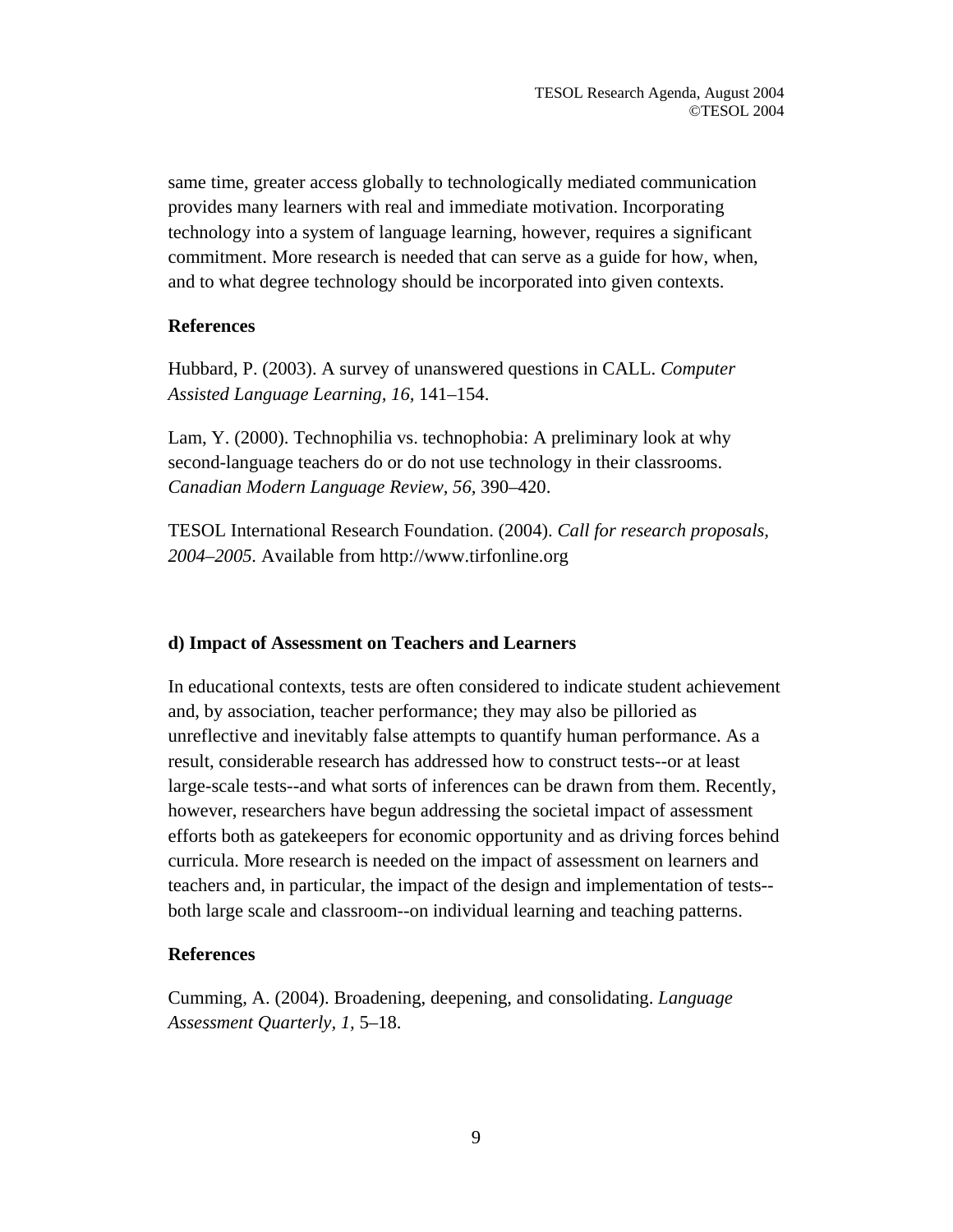McNamara, T. (Ed.). (2001). Re-thinking alternative assessment [Special issue]. *Language Testing, 18*(4).

**2. Priority issues for research that views English language learning as a process of individual change--built on cognition, the linguistic environment, exposure conditions, goals for the future, and perceptions of self-agency:** 

#### **a) Multivariate Approaches to Researching Second Language Development**

Much of the quantitative research into L2 development has focused on validating the importance of factors such as age at first exposure, the ability to identify patterns in linguistic input, knowledge of other languages, or the nature of discourse when a learner typically encounters a particular structural unit. A focus on single factors, however, often covers up more significant underlying variables as well as fuels popular but unfounded beliefs aimed at simplifying language learning (e.g., "Adults can't learn as well as children," or "Teachers have to know their students' first language," or "The best way to learn an L2 is to go live in an L2-speaking country for a year"). Although single factor research has contributed to our knowledge base, more inquiry is needed that analyzes changes in linguistic development from a multivariate perspective, that is, research that models individuals not as speakers of a particular language or age or even aptitude but as all three simultaneously.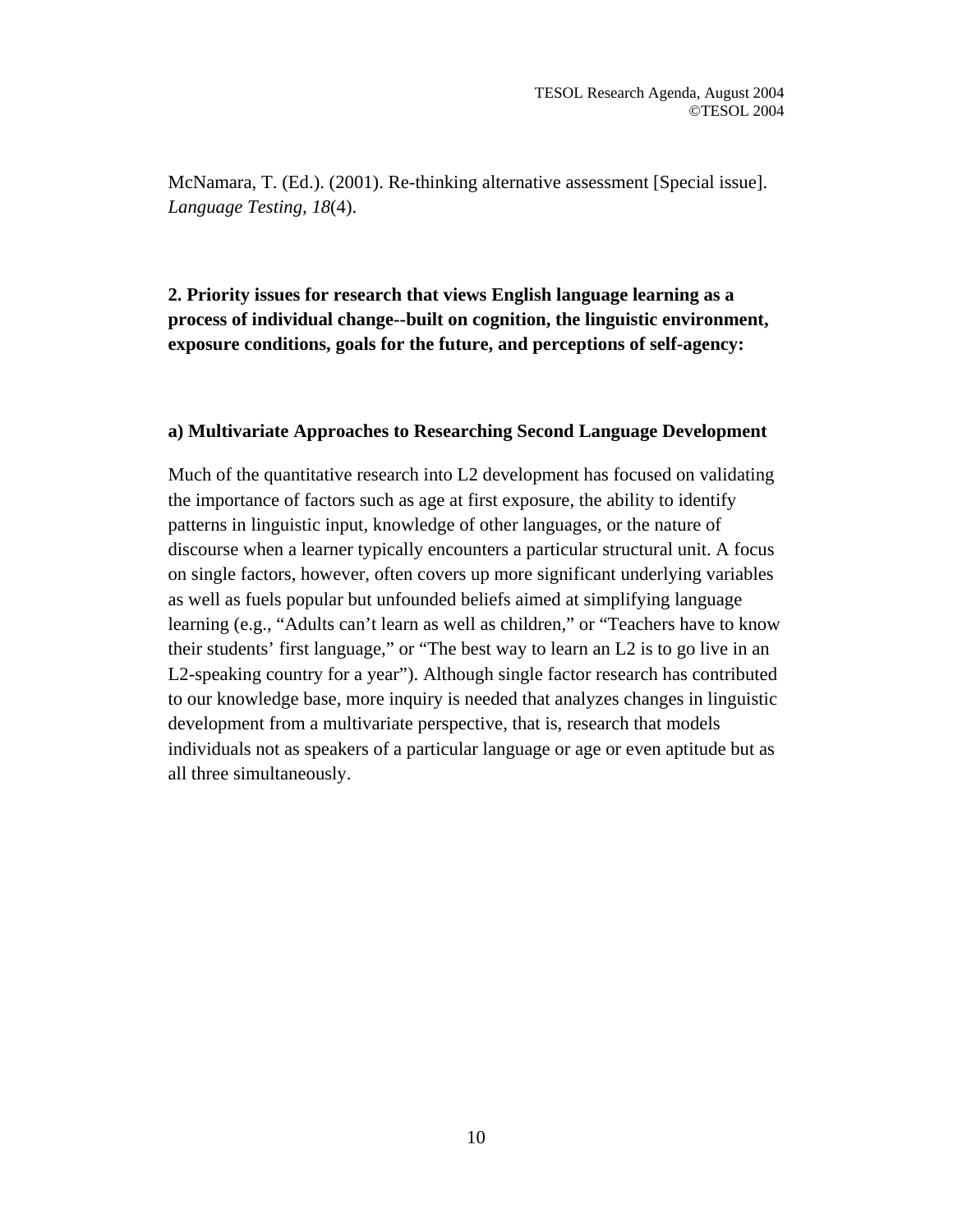# **References**

Han, Z. H. (2004). *Fossilization in adult second language acquisition.* Clevedon, England: Multilingual Matters.

Matsuda, P. K., Canagarajah, A. S., Harklau, L., Hyland, K., Warschauer, M. (2003). Changing currents in second language writing research: A colloquium. *Journal of Second Language Writing, 12,* 151–179.

Meyer, I. (2004). *Age, accent, and experience in SLA.* Clevedon, England: Multilingual Matters.

Reynolds, D. (2001). Language in the balance: Lexical repetition as a function of topic, cultural background, and writing development. *Language Learning, 51*, 437–476.

# **b) Using Technology to Study the Relationship Between the Mental Mechanisms for Processing and for Storing Language**

One of the perennial debates related to competence has been the relative influence of innate mental structures vis-à-vis exposure conditions, sometimes framed as *nature versus nurture*. The data for this debate has primarily consisted of information about what learners appear to know at particular points in their development followed by speculation about whether or not it could have been learned. Recent technological innovations (e.g., corpus linguistics), however, have enabled researchers to examine large amounts of the language that learners actually process--both receptively and productively. More study is needed that exploits these technological possibilities to investigate how learners store and retrieve words, phrases, and utterances in English; how operating in a multilingual environment affects cognition; and how practice affects developing and maintaining competence.

# **References**

Ellis, N. (Ed.). (2002). Frequency effects in language processing: A review with commentaries [Special issue]. *Studies in Second Language Acquisition, 24*(2).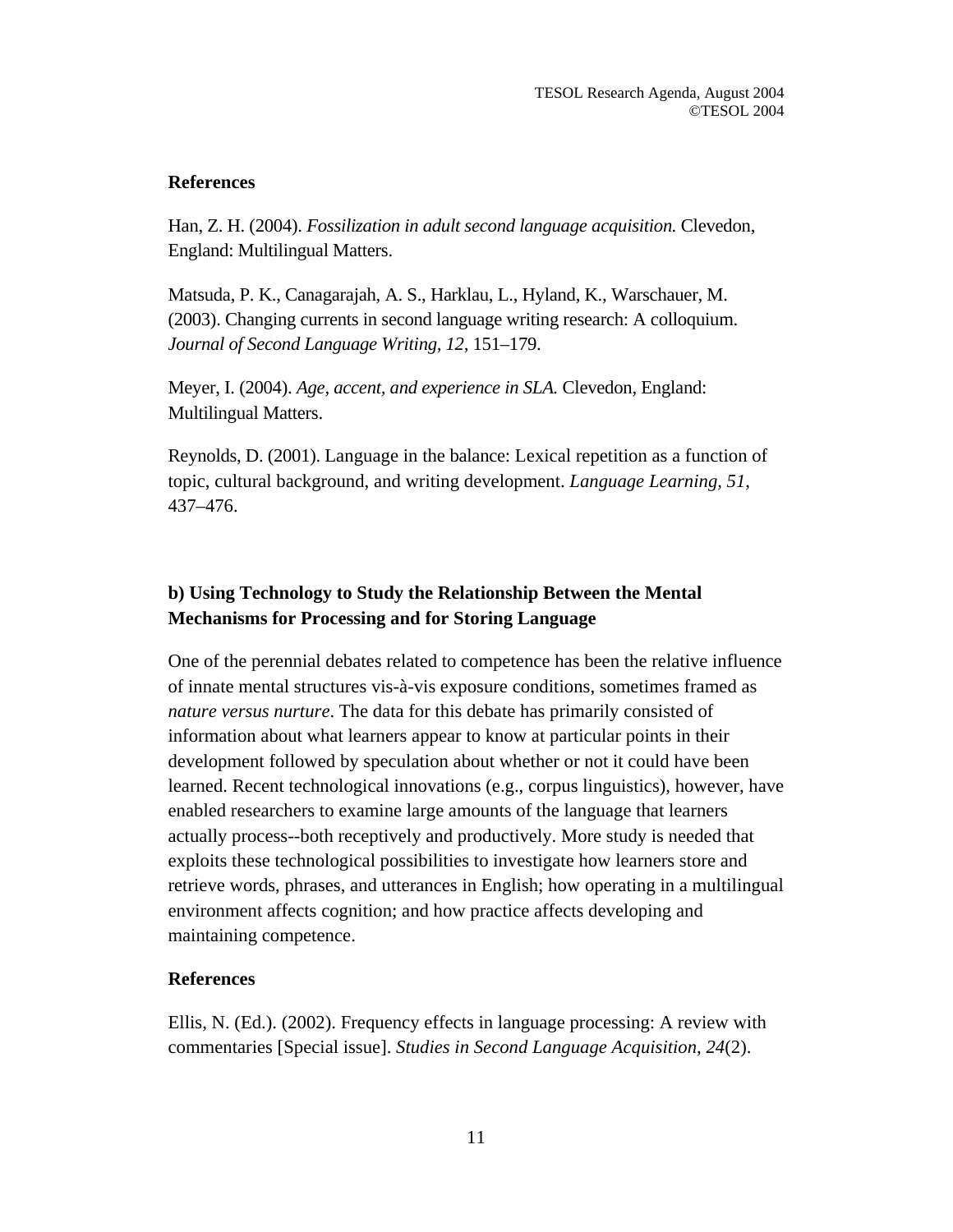Meara, P. (2002). The rediscovery of vocabulary. *Second Language Research, 18,* 393–407.

Schmitt, N. (Ed.). (2004). *Formulaic sequences.* Amsterdam: John Benjamins.

# **c) Relation Between Social Context and Internal Cognitive Changes**

Large-scale comparison studies often present the learner contexts as dichotomous variables, for example, native/nonnative, ESL/EFL, instructed/natural learner, child/adult, immigrant/international. Recent research often based on case studies or detailed analyses of individual conversations, however, has increasingly emphasized the complex interaction between learners and their environments, with the social context providing linguistic input, opportunities for practice and feedback, and relevant goals for individual progress. This relationship suggests the need for more complex models of language learning contexts, models that can capture the hybridity of most learning environments but that can also be used in large-scale comparisons.

# **References**

Chalhoub-Deville, M. (2003). Second language interaction: Current perspectives and future trends. *Language Testing, 20,* 369–383.

Collentine, J., & Freed, B. (Eds.). (2004). Learning and context and its effects on second language acquisition [Special issue]. *Studies in Second Language Acquisition, 26*(2).

Han, Z. (2004). To be a native speaker means not to be a native speaker. *Second Language Research, 20,* 166–187.

**3. Priority issues for research on English language learning as a sociopolitical activity related to economic development, empowerment and disempowerment of social groups, changes in family structure, loss of heritage languages, globalization, and educational access:**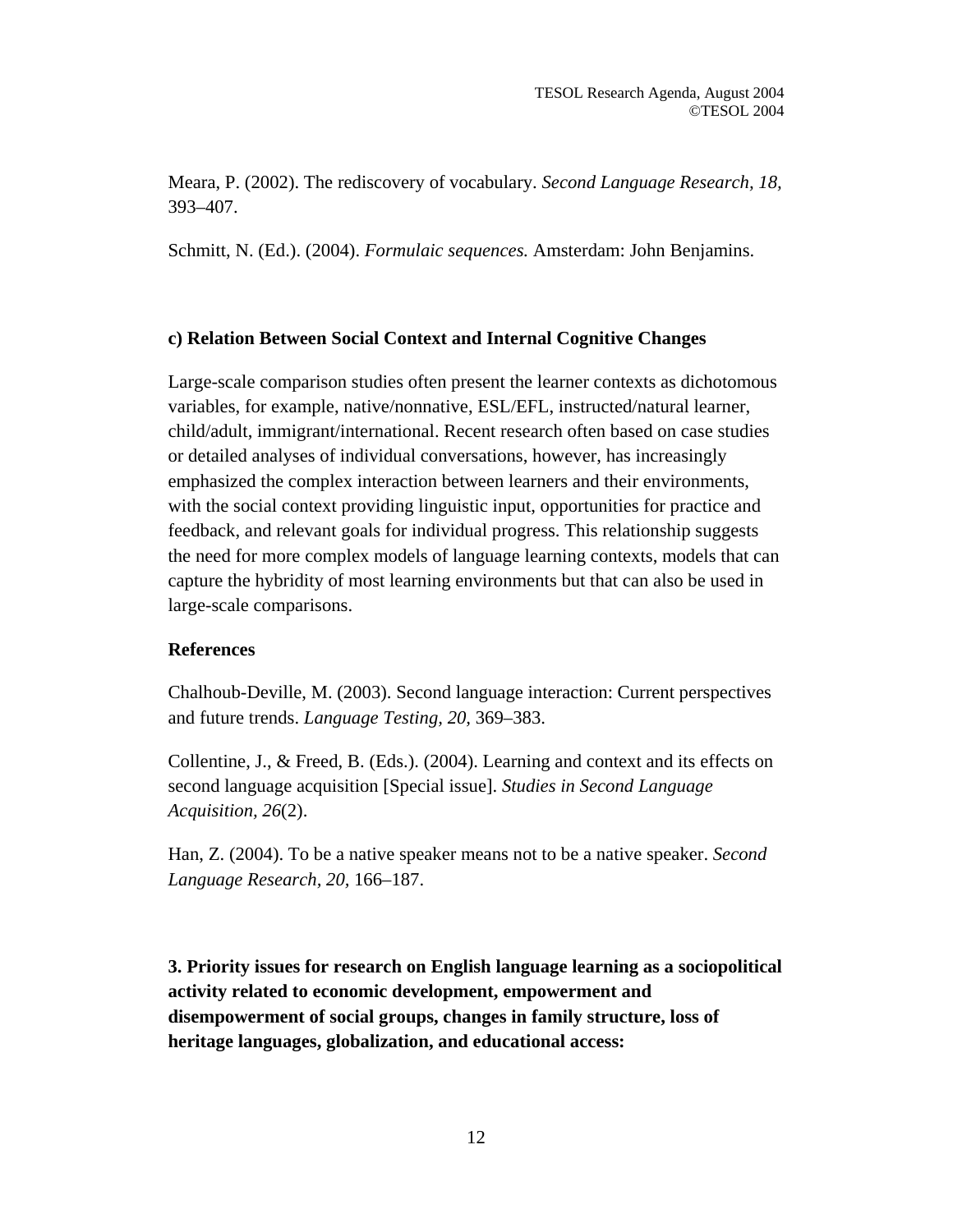# **a) Promoting the Ownership of Language**

The modern history of English language learning by speakers of other languages has its roots in British and U.S. colonialism. Language learning situations worldwide replicate the inherent socioeconomic imbalance among peoples and nations. Much current research documents this imbalance, which is reflected in valuing the idealized *native speaker* over indigenous norms, importing *foreign* teaching methodologies, and acquiescing to *international* tests of language ability. Neither the need nor the desire of people around the world to learn English will diminish in the foreseeable future, however. Research is therefore needed that documents language-planning policies as well as approaches to teacher education and teaching that describe localized uses of English.

# **References**

Bamgbo, A. (2003). A recurring decimal: English in language policy and planning. *World Englishes, 22,* 419–431.

Halliday, M. A. K. (2003). Written language, standard language, global language. *World Englishes, 22,* 405–418.

Hasan, R. (2003). Globalization, literacy and ideology. *World Englishes, 22,* 433– 448.

Kumaravadivelu, B. (2003). A postmethod perspective on English language teaching. *World Englishes, 22,* 539–550.

Leki, I. (2003). Toward a more critical orientation toward ELT in Southeast Asia: Comment 3. *World Englishes, 22,* 563–564.

McKay, S. L. (2003). Toward an appropriate EIL pedagogy: Re-examining common ELT assumptions. *International Journal of Applied Linguistics, 13,* 1– 22.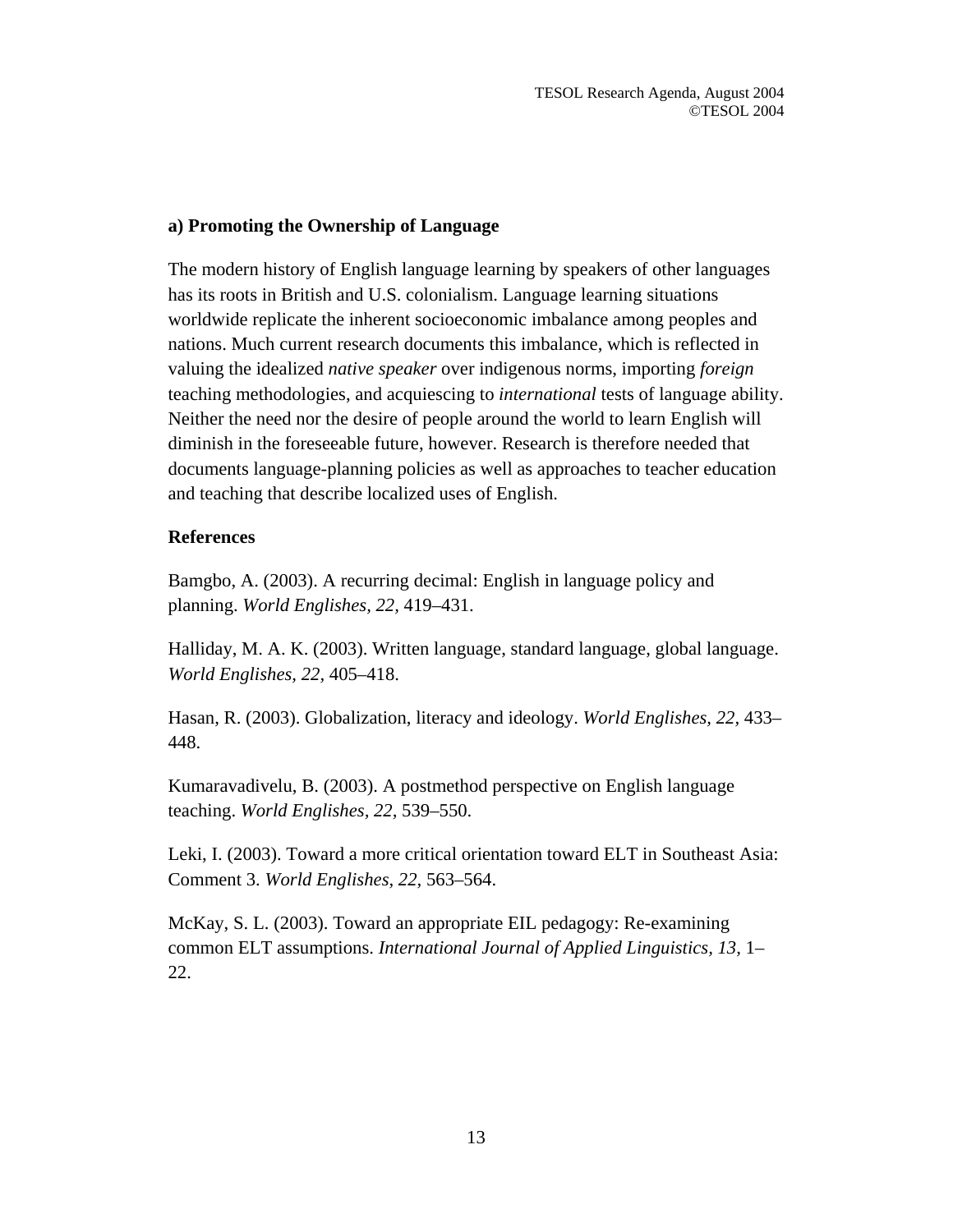Tsui, A. B. M. (Ed.). (2002). Maintaining and setting standards and language variation in the Asian Pacific region [Special issue]. *Journal of Asian Pacific Communication, 12*(1).

# **b) Cost-Benefit Analysis of English Language Learning**

Because international communication occurs predominantly in English, English language learning is often assumed to benefit all individuals. This assumption needs to be validated, however, through both macro- and microanalyses of the costs and benefits associated with English language learning, especially considering the enormous variety in learning contexts. Research is needed that addresses the value of learning English for both individuals and national economies in a world where resources are limited.

### **References**

Bruthiaux, P. (2002). Hold your courses: Language education, language choice, and economic development. *TESOL Quarterly, 36,* 275–296.

Markee, N. (2002). Language in development: Questions of theory, questions of practice. *TESOL Quarterly, 36,* 265–274.

# **c) The Significance of Varietal Differences on Educational and Socioeconomic Development**

In studying the variability of English, researchers have heretofore paid much attention to documenting patterns of variation and their potential sources such as language contact, differing societal configurations, and differing functional needs. Recognizing this variability of language is essential for establishing its local ownership. What is less clear, however, is how variability actually affects performance on gatekeeping assessment instruments, economic and social development, and access to global communication networks. More research is needed that addresses the relationship between linguistic variation and opportunities for educational and socioeconomic accomplishment.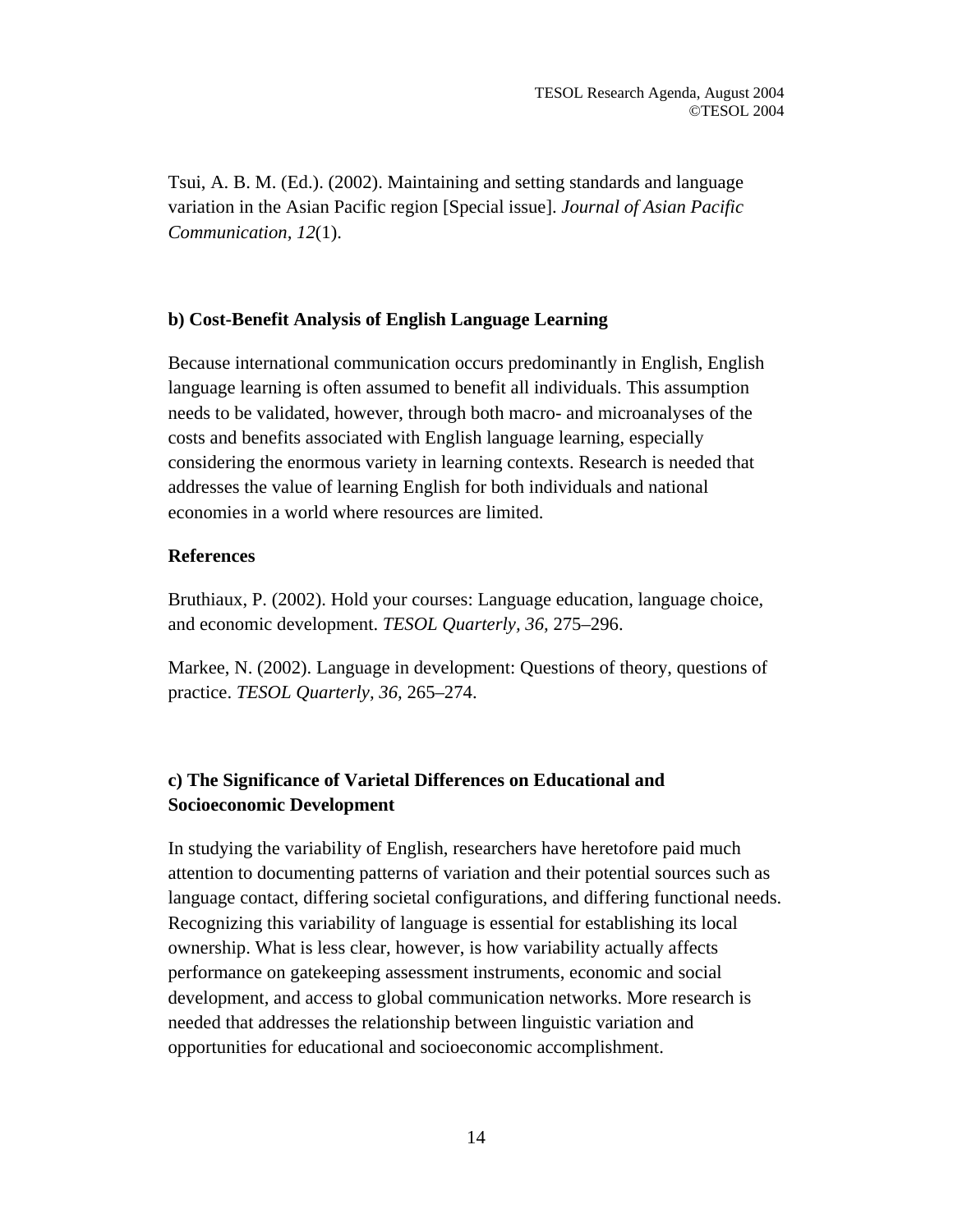# **References**

Davies, A., Hamp-Lyons, L., & Kemp, C. (2003). Whose norms? International proficiency tests in English. *World Englishes, 22,* 571–584.

# **F. A FLEXIBLE MODEL**

Any inquiry is, by nature, contextualized and dynamic. Topics of relative importance today may be less important years from now, as new knowledge emerges and as world and educational settings change. Similarly, topics popular in the past may later reappear as their focus again attracts interest and debate; therefore, any research agenda must reflect the changeable nature of its discipline and, consequently, of research priorities. In a field such as TESOL, which involves language professionals from every nation, flexibility and responsiveness to changing world conditions is particularly important. A research agenda must therefore be open, be inclusive, and represent the best interests of the field at large.

Thus, this RATF recommends the following:

- 1. Every 3 to 4 years, beginning when the TESOL board of directors approves this research agenda, a new Research Agenda Task Force (RATF) will be constituted to review the TESOL Research Agenda for possible updates and revisions. The new RATF will be named by the TESOL president, with input from the board of directors, and will consist of several members of the TESOL association, including appointed interest section and affiliate leaders. Each new RATF should also include one member from the previous task force to facilitate continuity and provide a long-term perspective.
- 2. From March to August of the year preceding the third year since its last revision (i.e., 2004, 2007, and so on), the new RATF will review the agenda and recommend changes to the TESOL board of directors at the board's October meeting that year. The board will then either vote to approve the changes at that October meeting or return the revised agenda to the RATF for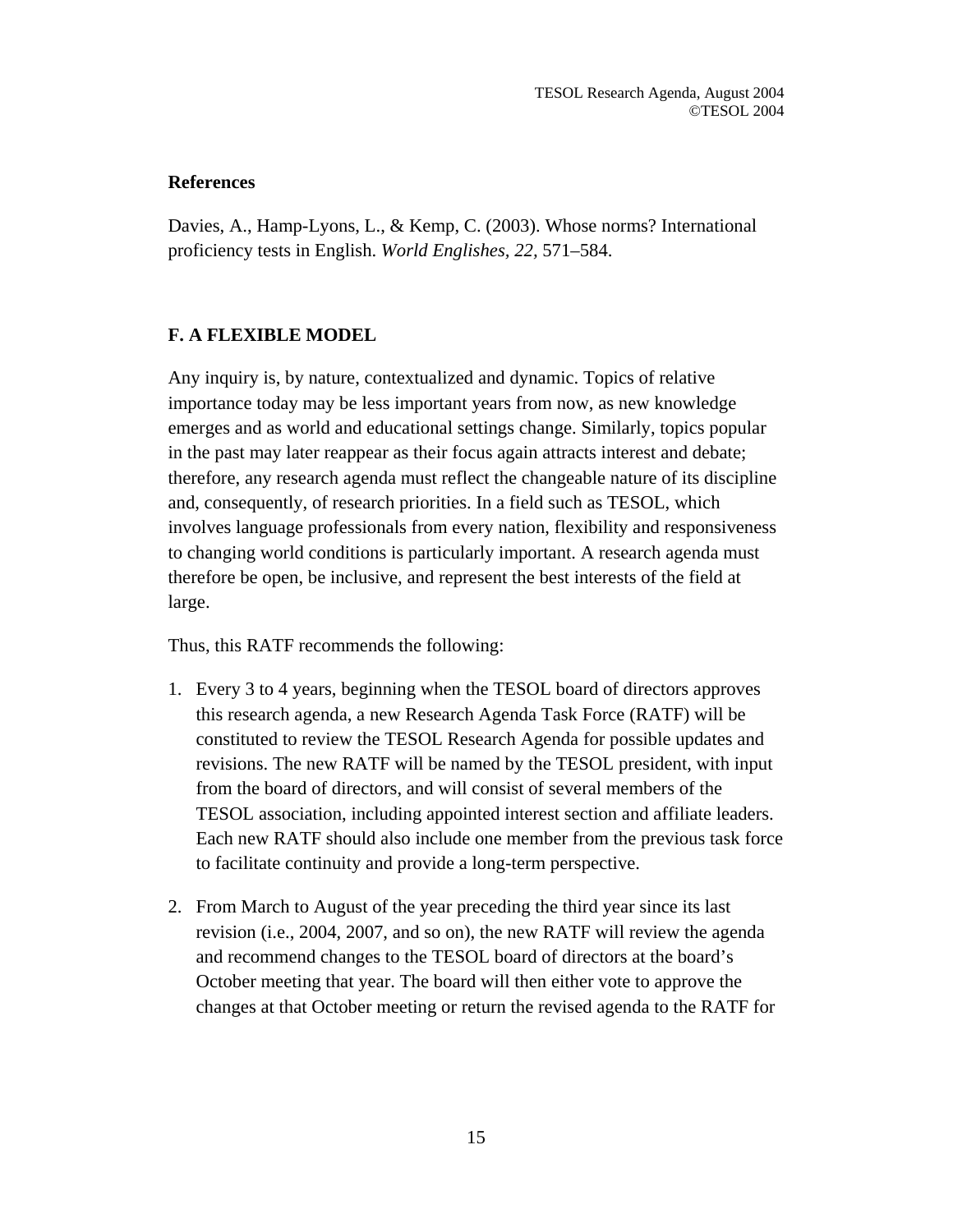further deliberation, allowing for a later vote. This schedule should allow the board enough time to approve the agenda before the next annual convention.

- 3. No model of change is suggested or implied: Components of the agenda may be replaced, relocated, or omitted. Amendments may be added. Crossreferences to other documents, agencies, or entities may be added. Hypertextual revision may be included. TESOL may choose, at a later point, to discontinue this agenda entirely.
- 4. TESOL will maintain and make available to its membership, for historical record, all versions of the agenda and make all versions available for public review. Change to this agenda is not meant to supersede any previous version but, rather, to provide a more current map of the discipline, one that charts both past and current needs.
- 5. If possible, and appropriate, the board may sponsor a slot on the convention program every third year to acquaint convention attendees with the changes.

# **G. REFERENCES, RESOURCES, AND WEBSITES**

Compiled May 2004 by Dudley W. Reynolds. TESOL welcomes additions and updates to the list. Send a message to research@tesol.org.

# **1. Clearinghouses**

National Clearinghouse for English Language Acquisition and Language Instruction Educational Programs

<http://www.ncela.gwu.edu/>

# **2. Journals**

*Applied Linguistics*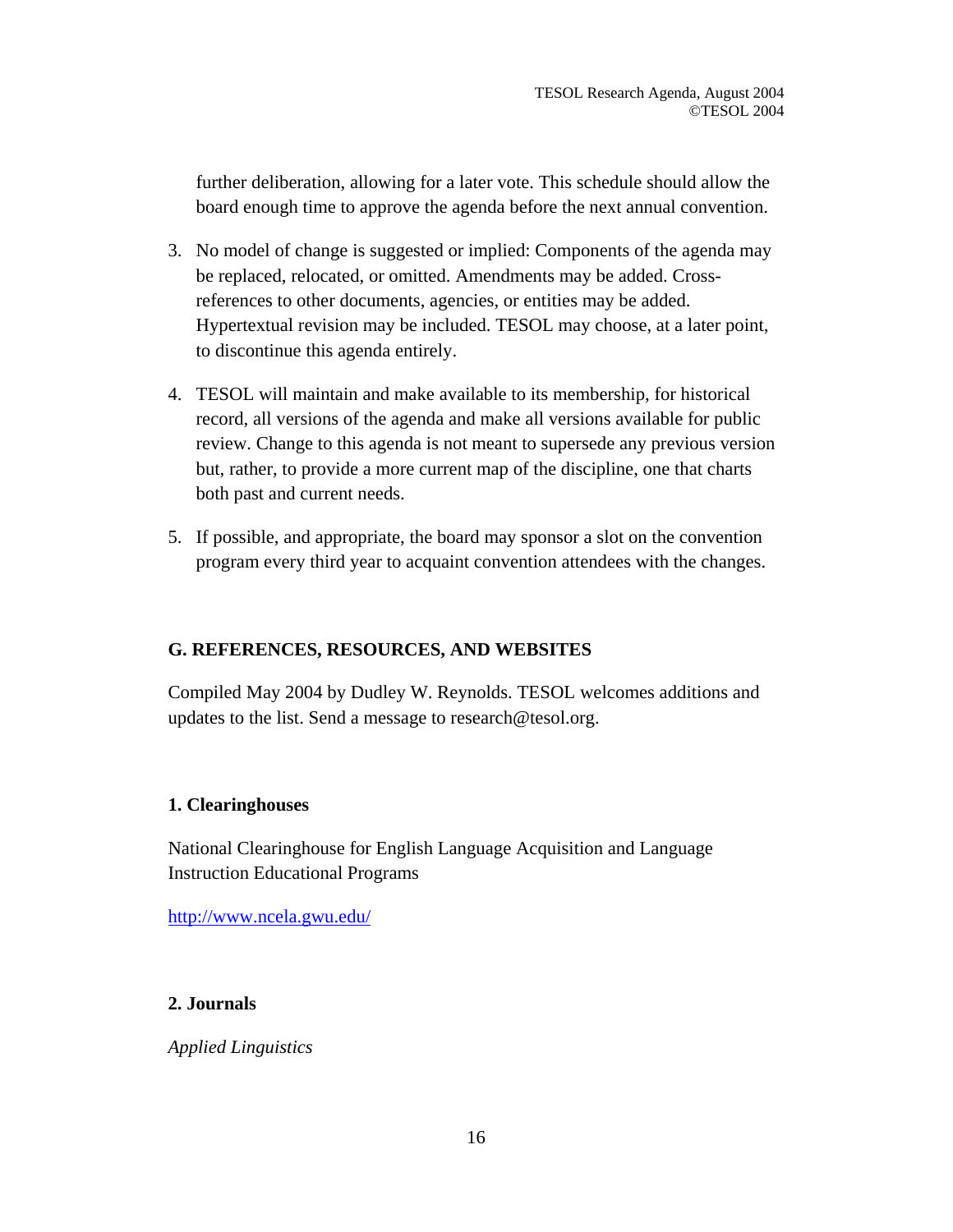Publisher: Oxford University Press

<http://www.oup.co.uk/jnls/list/applij/>

*Assessing Writing*

Publisher: Elsevier

<http://www.sciencedirect.com/science/journal/10752935>

*Asian Journal of English Language Teaching*

Publisher: Chinese University Press

<http://www.cuhk.edu.hk/ajelt/>

*Australian Review of Applied Linguistics* 

Publisher: Applied Linguistics Association of Australia

<http://www.arts.usyd.edu.au/departs/langcent/alaa/aral.htm>

*Bulletin suisse de linguistique appliquée* 

Publisher: Swiss Association of Applied Linguistics

[http://www.unine.ch/linguistique/la/ASLA\\_VALS/frame\\_asla.html](http://www.unine.ch/linguistique/la/ASLA_VALS/frame_asla.html)

*CALICO Journal*

Publisher: The Computer Assisted Language Instruction Consortium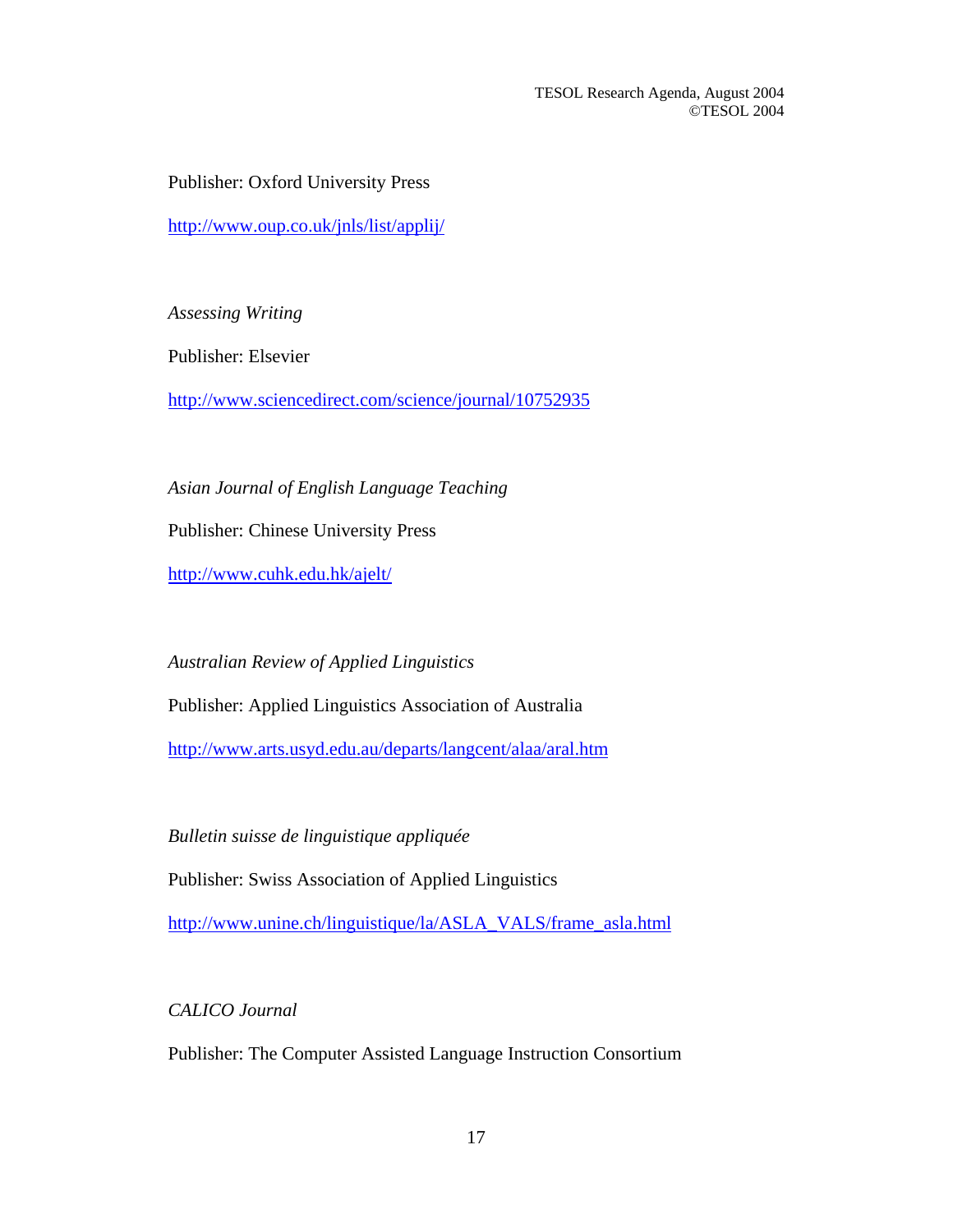<http://calico.org/calicopubs.html>

*CALL EJ Online* 

Publisher: Center for Language Teaching and Research, University of Queensland

<http://www.clec.ritsumei.ac.jp/english/callejonline/>

*Canadian Journal of Applied Linguistics*

Publisher: Canadian Association of Applied Linguistics

<http://www.aclacaal.org/revue.html>

*Critical Inquiry in Language Studies*

Publisher: Lawrence Erlbaum

<http://www.leaonline.com/loi/cils>

*Computer Assisted Language Learning: An International Journal* 

Publisher: Swets & Zeitlinger

<http://www.szp.swets.nl/szp/journals/ca.htm>

*Current Issues in Language Planning*

Publisher: Multilingual Matters

[http://www.multilingual-matters.com/multi/journals/journals\\_cilp.asp](http://www.multilingual-matters.com/multi/journals/journals_cilp.asp)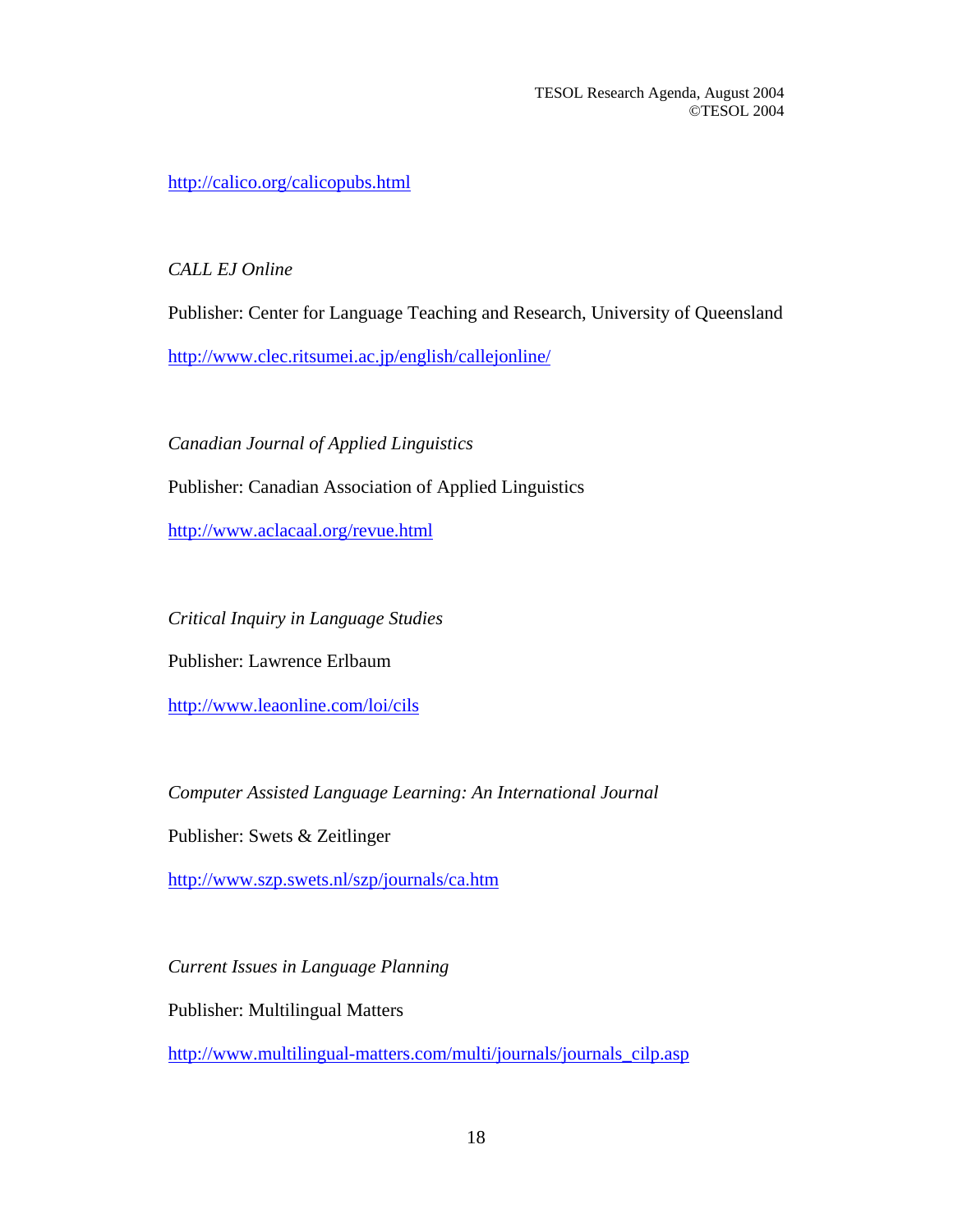*English for Specific Purposes* 

Publisher: Elsevier

<http://www.elsevier.com/locate/esp>

*English Teaching Forum* 

Publisher: U.S. Department of State, Office of English Language Programs

<http://exchanges.state.gov/forum/index.htm>

*English Today* 

Publisher: Cambridge University Press

[http://www.journals.cambridge.org](http://www.journals.cambridge.org/)

*English World-Wide* 

Publisher: John Benjamins

[http://www.benjamins.nl/cgi-bin/t\\_seriesview.cgi?series=eww](http://www.benjamins.nl/cgi-bin/t_seriesview.cgi?series=eww)

*ELT Journal* 

Publisher: Oxford University Press

http://www3.oup.co.uk/eltj/

*Functions of Language*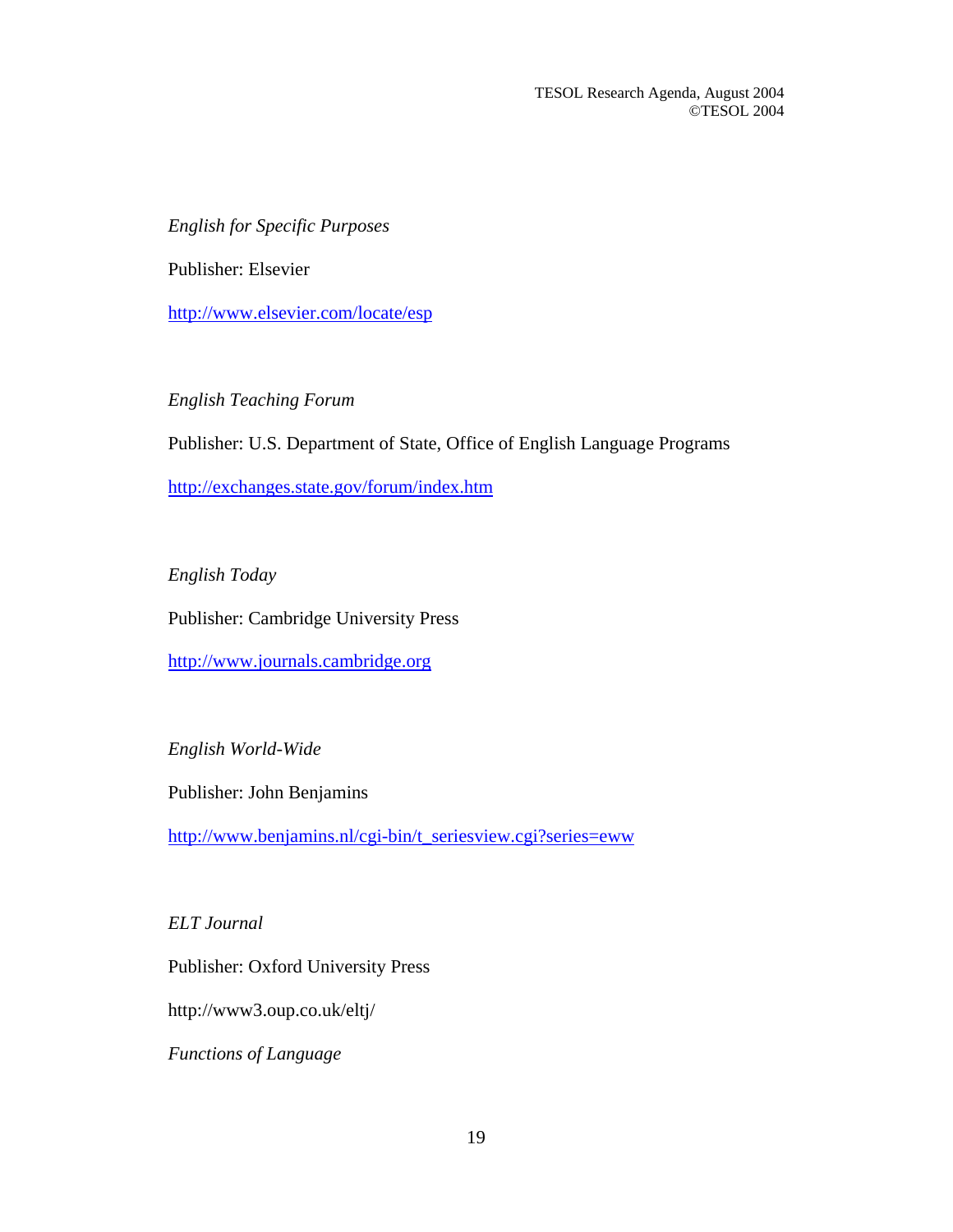Publisher: John Benjamins

[http://www.benjamins.com/cgi-bin/t\\_seriesview.cgi?series=FOL](http://www.benjamins.com/cgi-bin/t_seriesview.cgi?series=FOL)

*Hong Kong Journal of Applied Linguistics*  Publisher: The English Centre, University of Hong Kong <http://ec.hku.hk/hkjal/>

*Indian Journal of Applied Linguistics* 

Publisher: Bahri Publications

<http://bahripublications.org/Currentijoalframeset.htm>

# *International Journal of Applied Linguistics*

Publisher: Blackwell

http://www.blackwellpublishing.com/journal.asp?ref=0802-6106&site=1

*International Review of Applied Linguistics in Language Teaching (IRAL)*

Publisher: DeGruyter

http://www.degruyter.de/rs/384\_392\_ENU\_h.htm

*Internet TESL Journal* 

[http://iteslj.org](http://iteslj.org/)

*Issues in Applied Linguistics*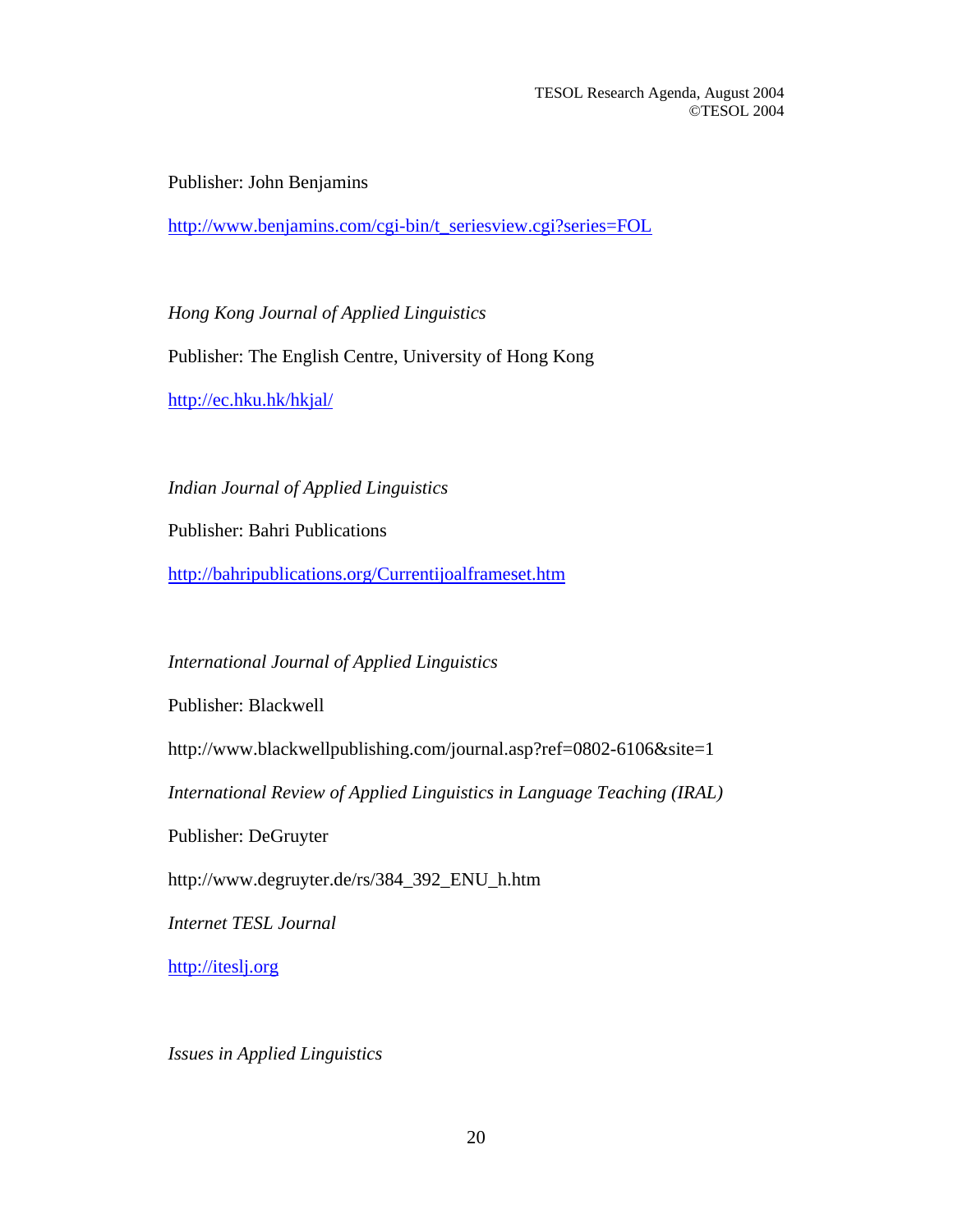Publisher: University of California, Los Angeles

<http://www.humnet.ucla.edu/humnet/teslal/ial/>

*ITL Review of Applied Linguistics* 

Publisher: Katholieke Universiteit Leuven, Department of Linguistics

<http://wwwling3.arts.kuleuven.ac.be/itl/>

*JALT Journal*

Publisher: Japan Association for Language Teaching

<http://jalt.org/jj/>

*Journal for Language Teaching* 

Publisher: South African Association of Language Teachers (SAALT)

[http://www.language.techpta.ac.za/saalt/journal.htm#](http://www.language.techpta.ac.za/saalt/journal.htm)

*Journal of Asian Pacific Communication*

Publisher: John Benjamins

[http://www.benjamins.nl/cgi-bin/t\\_seriesview.cgi?series=JAPC](http://www.benjamins.nl/cgi-bin/t_seriesview.cgi?series=JAPC)

*Journal of English for Academic Purposes* 

Publisher: Elsevier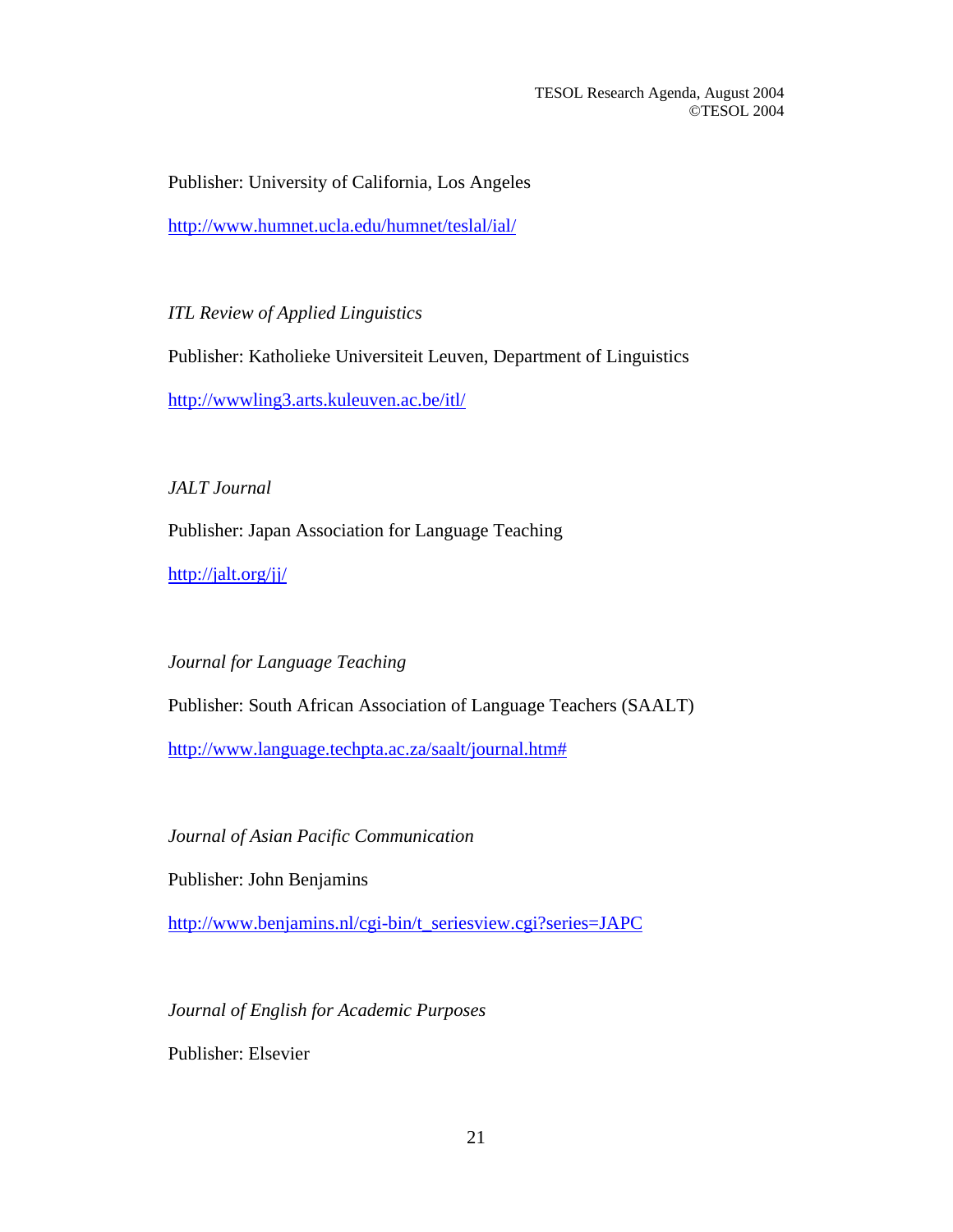http://www.elsevier.com/wps/find/journaldescription.cws\_home/622440/descripti on#description

*Journal of Language for International Business*

Publisher: Thunderbird University

[http://www.t-bird.edu/faculty\\_research/publications/journals/jolib/](http://www.t-bird.edu/faculty_research/publications/journals/jolib/)

*Journal of Language, Identity, and Education*

Publisher: Lawrence Erlbaum

<http://www.leaonline.com/loi/jlie>

*Journal of Latinos and Education* 

Publisher: Lawrence Erlbaum

<http://www.leaonline.com/loi/jle>

*Journal of Multilingual and Multicultural Development* 

Publisher: Multilingual Matters

[http://www.multilingual-matters.com/multi/journals/journals\\_jmmd.asp](http://www.multilingual-matters.com/multi/journals/journals_jmmd.asp)

*Journal of Second Language Writing* 

Publisher: Elsevier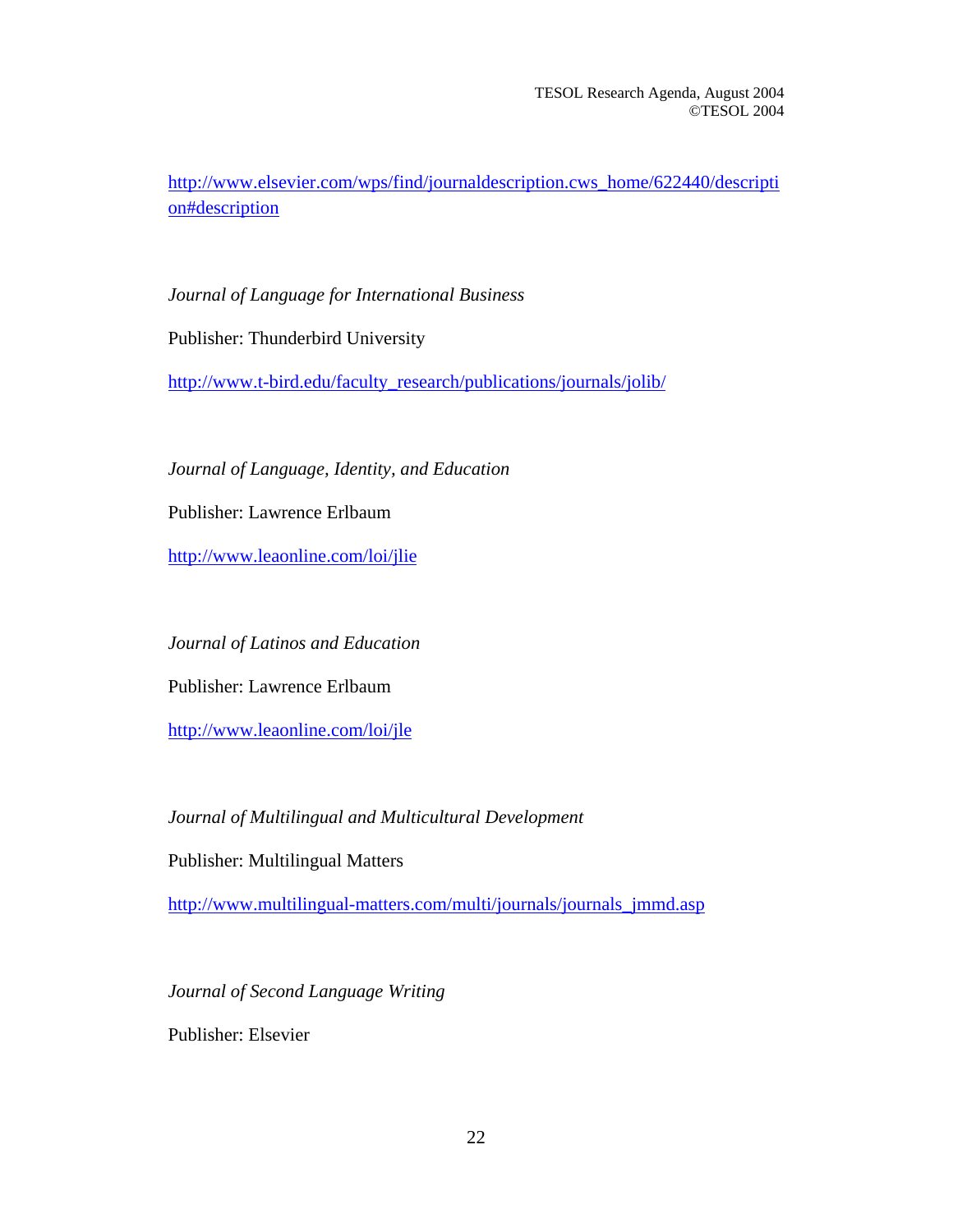[http://www.jslw.org](http://www.jslw.org/)

# *Korea TESOL Journal*

Publisher: Korea TESOL

http://www.kotesol.org/pubs/

*Language*

Publisher: Linguistic Society of America

<http://www.lsadc.org/language>

*Language Acquisition*

Publisher: Lawrence Erlbaum

http://www.leaonline.com/loi/la

*Language and Education* 

Publisher: Multilingual Matters

[http://www.portlandpress.com/pcs/journals/journal.cfm?product=LE](http://80-weblinks1.epnet.com.ezproxy.lib.uh.edu/externalframe.asp?tb=1&_ug=dbs+aph+sid+A99938BC%2D511A%2D43EF%2D8505%2D7388774E859B%40sessionmgr2+9814&_uh=btn+N+db+aph+idb+aphish+jdb+aphjnh+op+phrase+ss+ID++GHW+CFB0&_us=dstb+ES+sm+ES+99E7&_uso)

*Language and Intercultural Communication*

Publisher: Multilingual Matters

[http://www.multilingual-matters.com/multi/journals/journals\\_laic.asp](http://www.multilingual-matters.com/multi/journals/journals_laic.asp)

*Language Assessment Quarterly*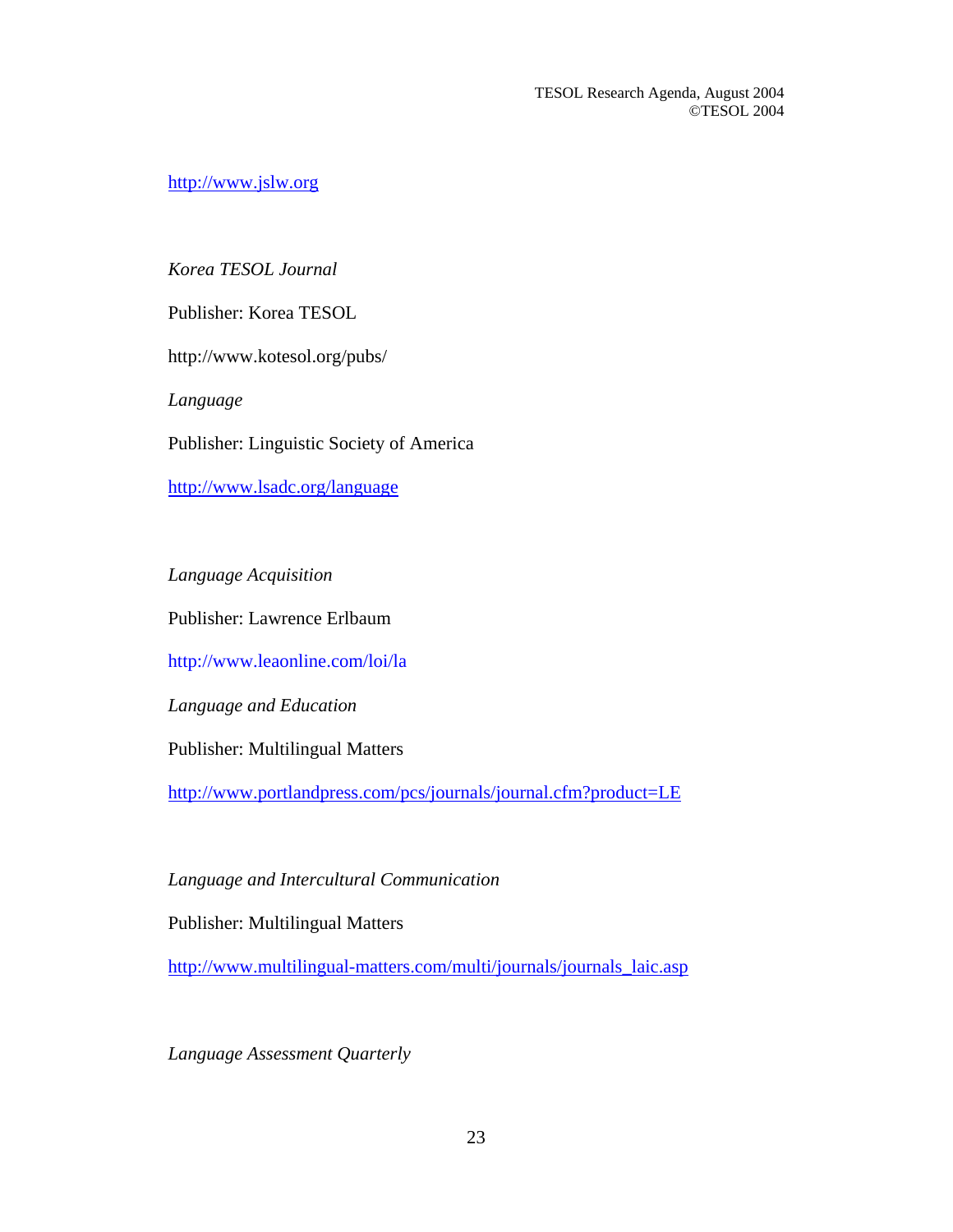Publisher: Lawrence Erlbaum

http://www.leaonline.com/loi/laq

*Language Awareness*

Publisher: Multilingual Matters

[http://www.multilingual-matters.com/multi/journals/journals\\_la.asp](http://www.multilingual-matters.com/multi/journals/journals_la.asp)

*Language, Culture, and Curriculum*

Publisher: Multilingual Matters

[http://www.portlandpress.com/pcs/journals/journal.cfm?product=LCC](http://80-weblinks2.epnet.com.ezproxy.lib.uh.edu/externalframe.asp?tb=1&_ug=dbs+aph+sid+90CBBCEC%2DC643%2D4083%2D9DE7%2D1ED349D86192%40sessionmgr2+B2A5&_uh=btn+N+db+aph+idb+aphish+jdb+aphjnh+op+phrase+ss+ID++GHX+97D3&_us=dstb+ES+sm+ES+99E7&_uso)

*Language Learning*

Publisher: Blackwell

http://www.blackwellpublishers.co.uk/journal.asp?ref=0023-8333&site=1

*Language Learning & Technology*

Publisher: National Foreign Language Resource Center, University of Hawai'i at Manoa

[http://llt.msu.edu](http://llt.msu.edu/)

*Language Learning Journal*

Publisher: Association for Language Learning

http://www.all-languages.org.uk/publications\_journals.asp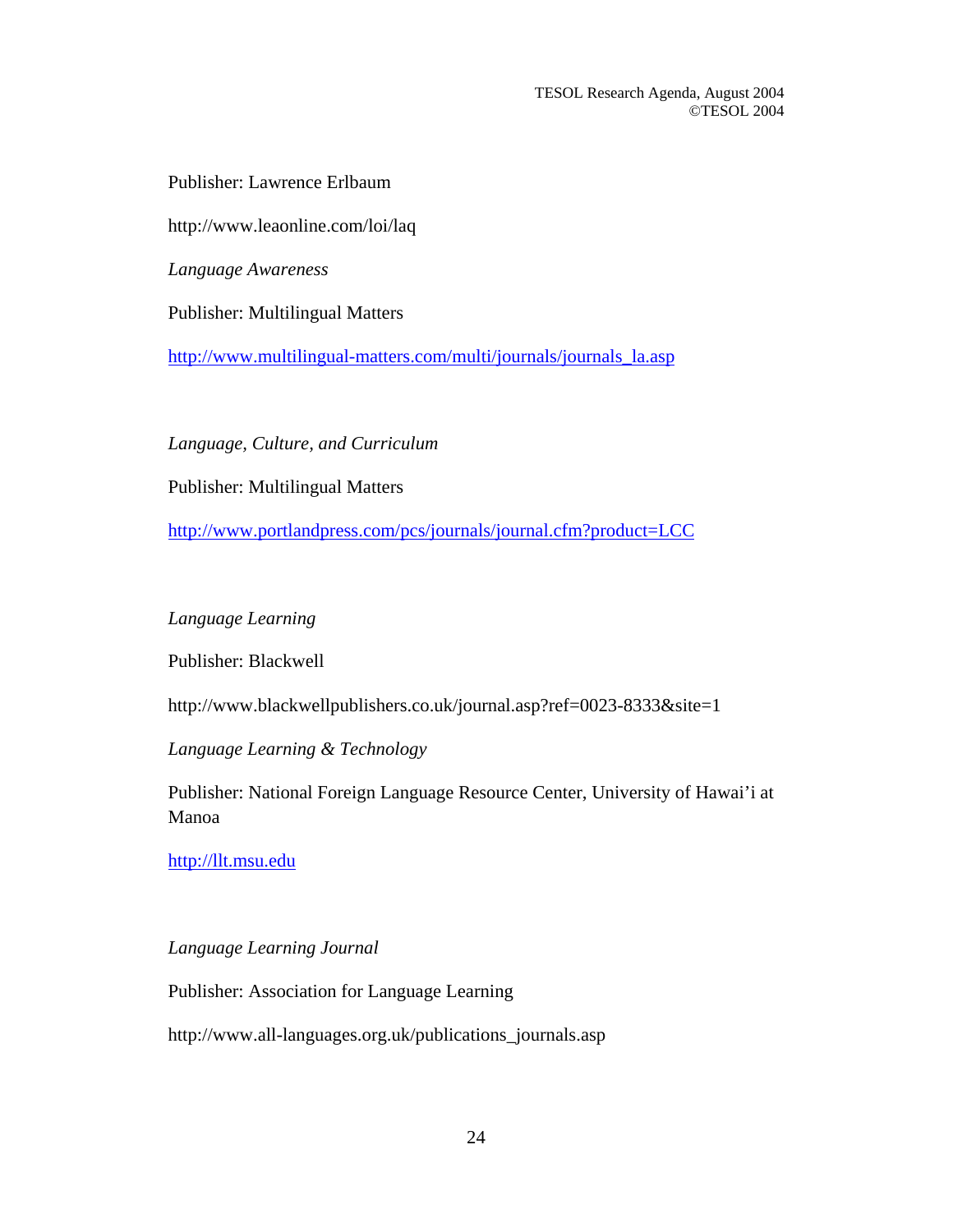*Language Policy* 

Publisher: Kluwer

<http://www.kluweronline.com/issn/1568-4555>

*Language Problems and Language Planning*

Publisher: John Benjamins

[http://www.benjamins.nl/cgi-bin/t\\_seriesview.cgi?series=LPLP](http://www.benjamins.nl/cgi-bin/t_seriesview.cgi?series=LPLP)

*Language Teaching* 

Publisher: Cambridge University Press

[www.journals.cambridge.org](http://www.journals.cambridge.org/)

*Language Teaching Research* 

Publisher: Edward Arnold

[http://www.arnoldpublishers.com/journals/pages/lan%5Ftea/13621688.htm](http://80-weblinks1.epnet.com.ezproxy.lib.uh.edu/externalframe.asp?tb=1&_ug=dbs+aph+sid+E1B90D7E%2D08F0%2D46AA%2DBBE1%2D67363DCAFB55%40sessionmgr2+9A01&_uh=btn+N+db+aph+idb+aphish+jdb+aphjnh+op+phrase+ss+ID++8NI+DC5F&_us=dstb+ES+sm+ES+99E7&_uso)

*Language Testing* 

Publisher: Edward Arnold

http://www.arnoldpublishers.co.uk/journals/pages/lan\_tes/02655322.htm

*Modern Language Journal* 

Publisher: Blackwell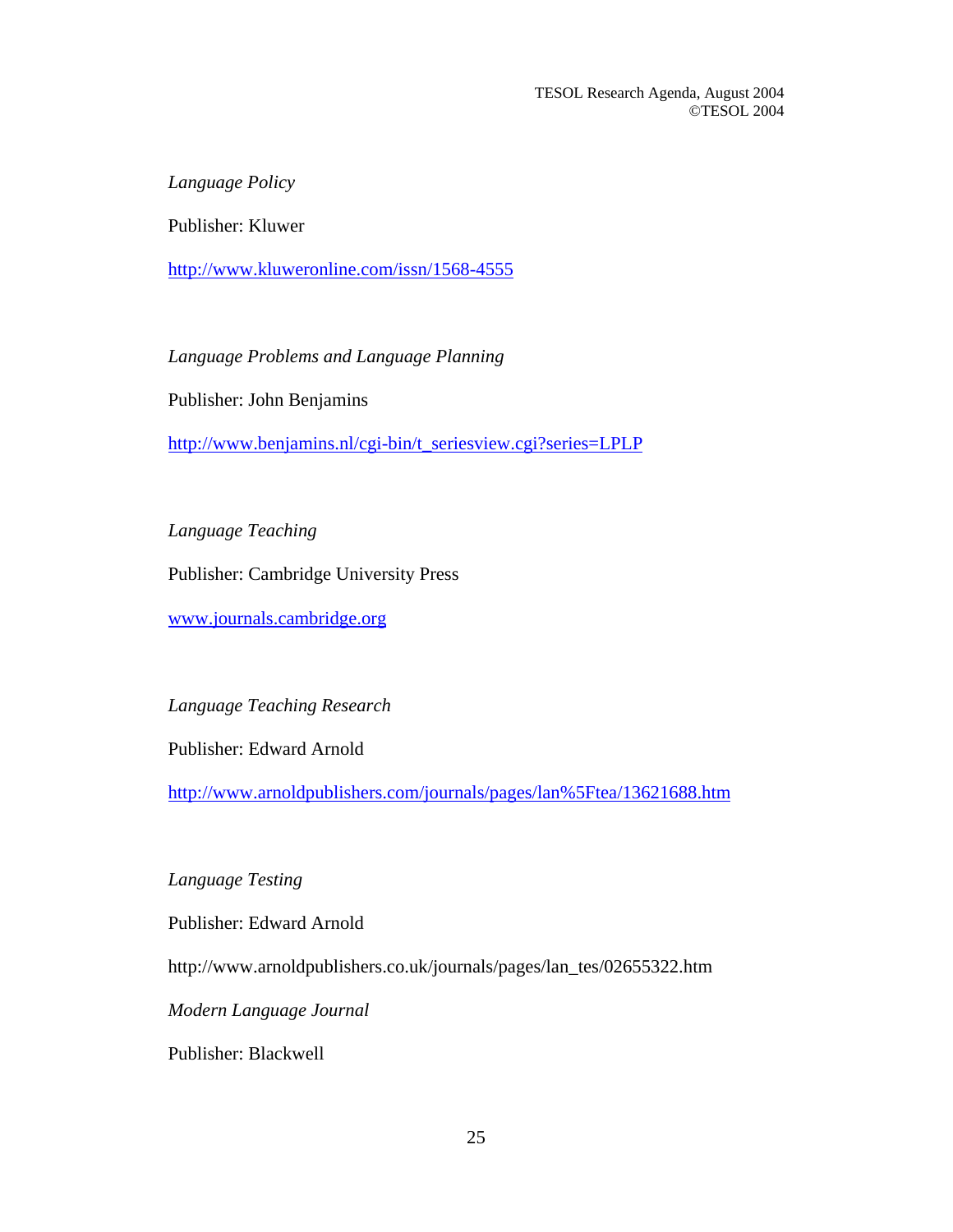<http://www.blackwellpublishing.com/mlj>

### *Multilingua*

Publisher: DeGruyter

<http://www.degruyter.de/journals/multilin/index.html>

*Prospect: An Australian Journal of TESOL* 

Publisher: Macquarie University

<http://www.nceltr.mq.edu.au/prospect/prospect.htm>

*Reading in a Foreign Language* 

Publisher: National Foreign Language Resource Center, University of Hawai'i at Manoa

<http://nflrc.hawaii.edu/rfl/>

*The Reading Matrix: An International Online Journal* 

<http://www.readingmatrix.com/journal.html>

*ReCALL* 

Publisher: Cambridge University Press

<http://www.hull.ac.uk/cti/eurocall/recall/recall.htm>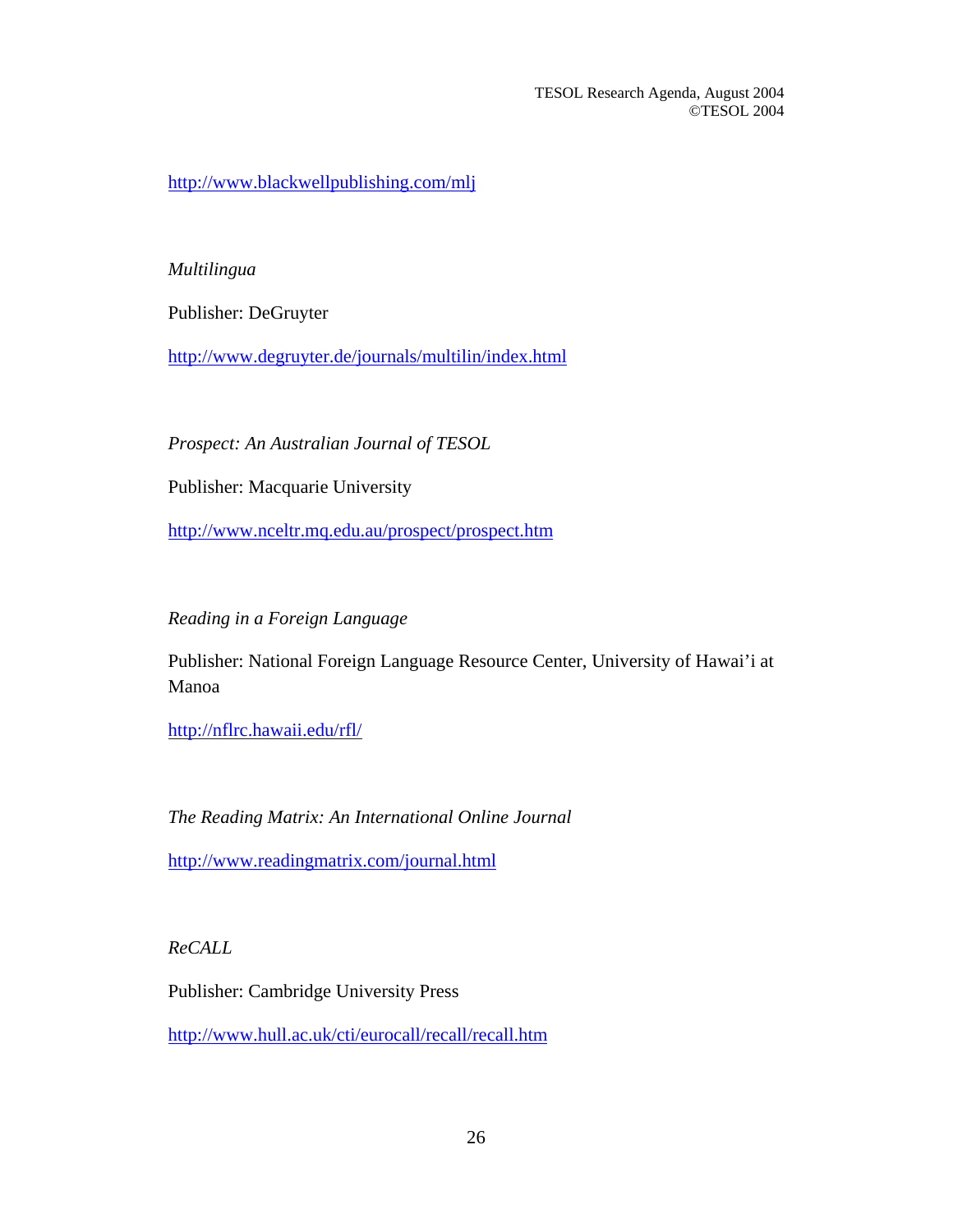*RELC: A Journal of Language Teaching and Research in Southeast Asia*

Publisher: SEAMEO and Continuum

<http://www.continuumjournals.com/relc>

*Second Language Research* 

Publisher: Edward Arnold

[http://www.arnoldpublishers.com/journals/pages/sec\\_lan/02676583.htm](http://www.arnoldpublishers.com/journals/pages/sec_lan/02676583.htm)

*Southern African Linguistics and Applied Language Studies*

Publisher: International Network for the Availability of Scientific Publications (INASP) / National Information Services Corporation (NISC)

<http://www.inasp.info/ajol/journals/salas/>

*Studies in Second Language Acquisition* 

Publisher: Cambridge University Press

<http://www.indiana.edu/~ssla>

*System* 

Publisher: Elsevier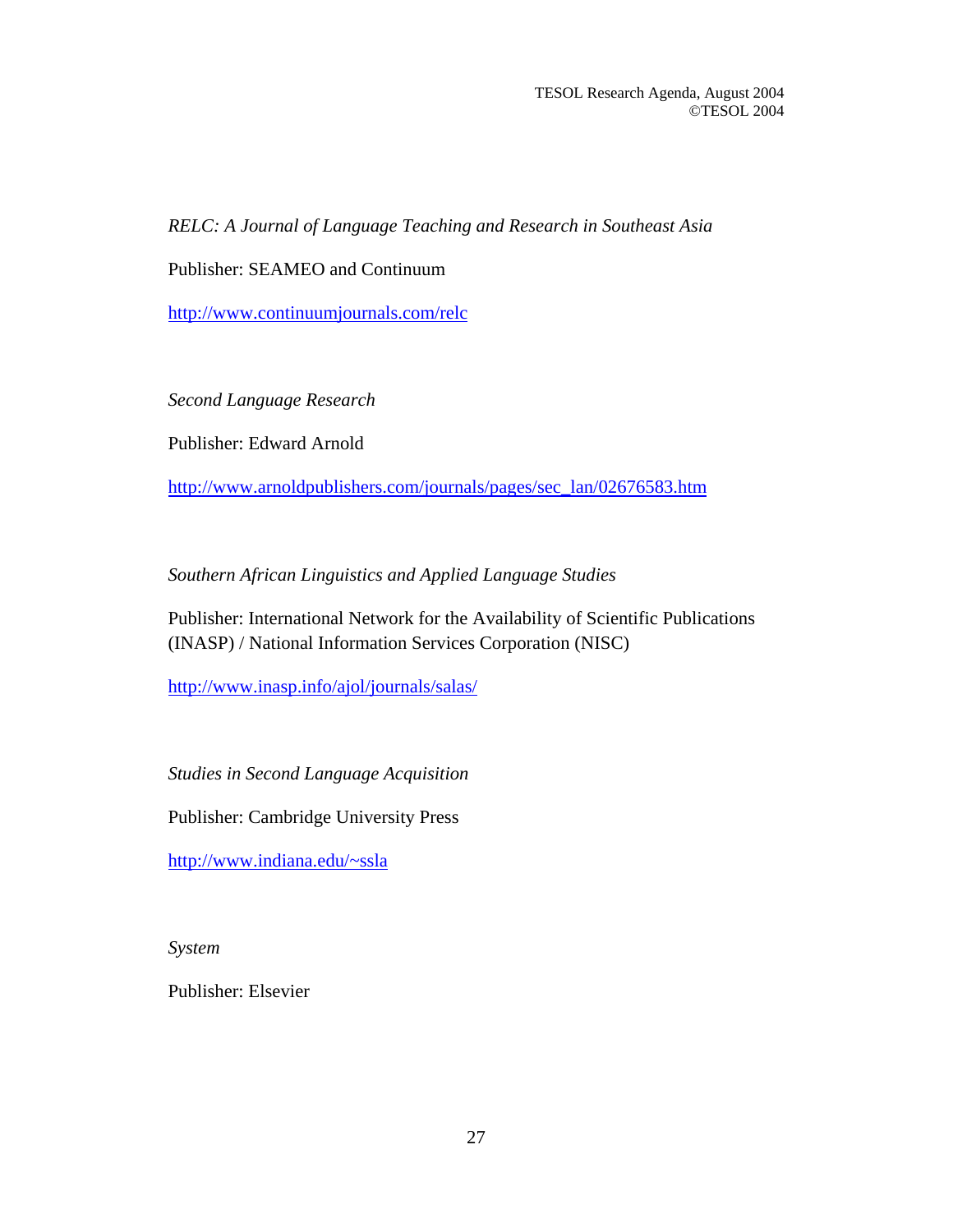http://www.elsevier.com/wps/find/journaldescription.cws\_home/335/description# description

*TESL Canada Journal* 

Publisher: TESL Canada

[http://www.tesl.ca](http://www.tesl.ca/)

*TESL-EJ* 

Publisher: University of California, Berkeley

<http://cwp60.berkeley.edu:16080/TESL-EJ/>

# *TESL Reporter*

Publisher: Brigham Young University, Hawai'i

<http://www.byuh.edu/academics/lang/teslr.htm>

*World Englishes*

Publisher: Blackwell

<http://www.blackwellpublishing.com/weng>

### **3. Research Centers**

Center for Applied Linguistics (United States)

<http://www.cal.org/>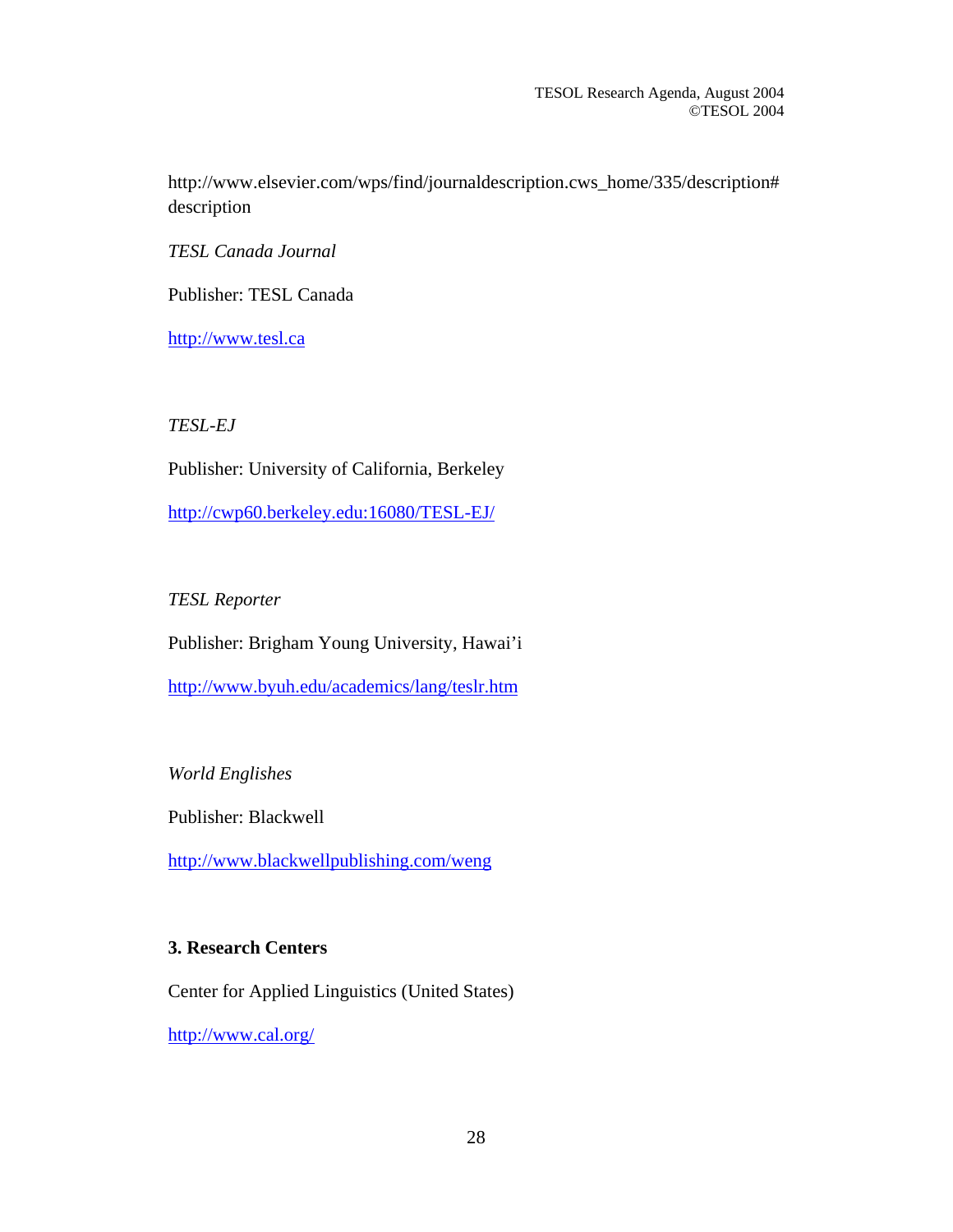# CILT, National Centre for Languages (England)

<http://www.cilt.org.uk/>

Language Resource Centers (funded by U.S. Department of Education)

- Center for Advanced Research on Language Acquisition (University of Minnesota) -- <http://www.carla.umn.edu/>
- Center for Advanced Language Proficiency Education and Research (The Pennsylvania State University) -- <http://calper.la.psu.edu/>
- Center for Applied Second Language Studies (University of Oregon) <http://casls.uoregon.edu/home.php>
- Center for Language Education and Research (Michigan State University) --<http://clear.msu.edu/>
- Center for Languages of the Central Asian Region (Indiana University) -<http://www.indiana.edu/~celcar/>
- Language Acquisition Resource Center (San Diego State University) <http://larcnet.sdsu.edu/>
- National African Language Resource Center (University of Wisconsin at Madison) --<http://african.lss.wisc.edu/nalrc/>
- National Capital Language Resource Center (Georgetown University, Center for Applied Linguistics, George Washington University) - <http://www.nclrc.org/>
- National East Asian Languages Resource Center (The Ohio State University) -- <http://nealrc.osu.edu/firstpage.htm>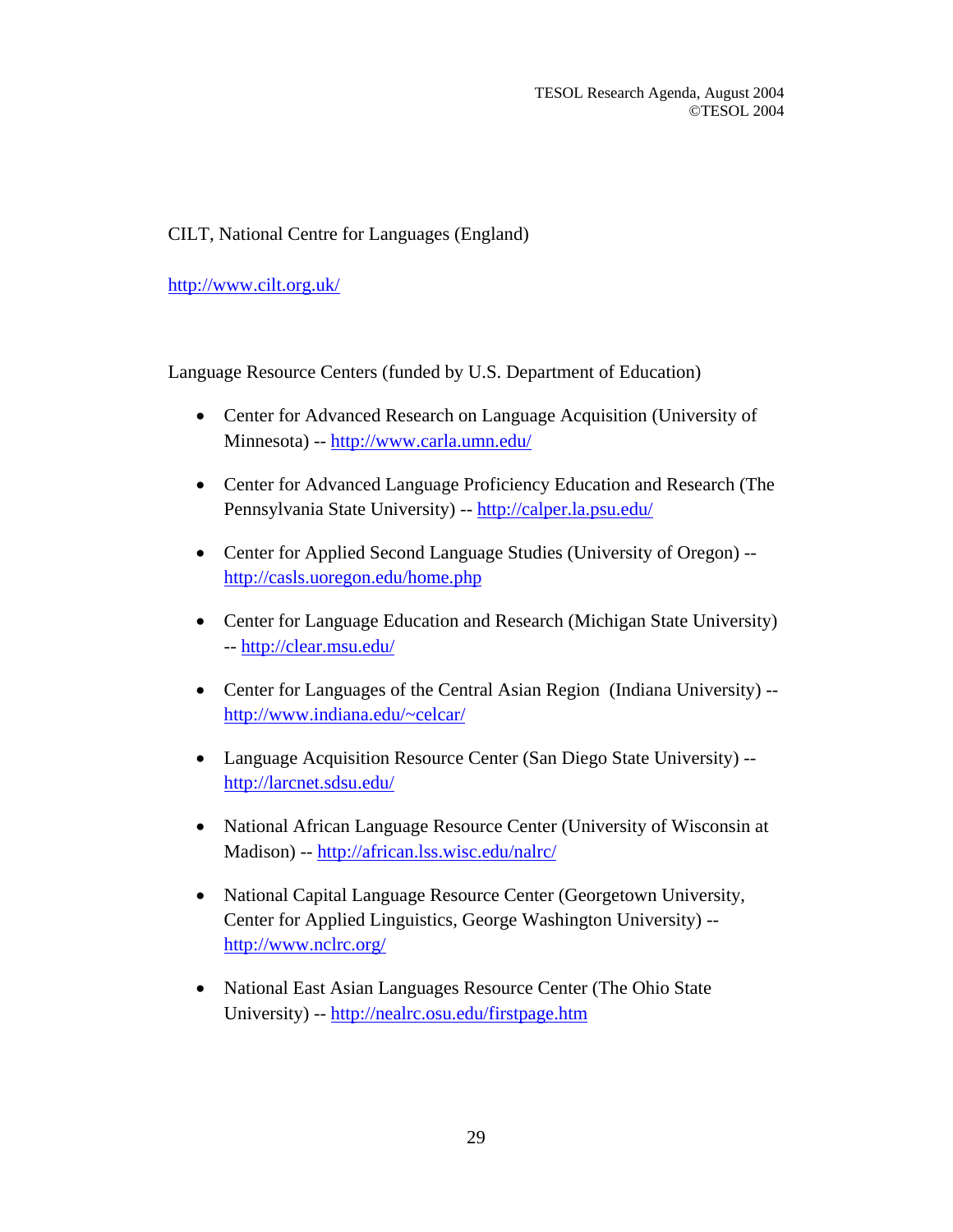- National Foreign Language Resource Center (University of Hawai'i at Manoa) --<http://www.nflrc.hawaii.edu/>
- National K–12 Foreign Language Resource Center (Iowa State University) --<http://www.educ.iastate.edu/nflrc/>
- National Middle East Language Resource Center (Brigham Young University) -- <http://nmelrc.byu.edu/>
- Center for Slavic, Eurasian, and East European Studies (Duke University, University of North Carolina at Chapel Hill) - <http://www.duke.edu/web/CSEEES/index.html>
- South Asia Language Resource Center (University of Chicago) <http://salrc.uchicago.edu/>

Language Testing Research Centre (Australia)

<http://www.ltrc.unimelb.edu.au/>

Modern Language Centre, Ontario Institute for Studies in Education / University of Toronto (Canada)

<http://www.oise.utoronto.ca/MLC/>

National Center for ESL Literacy Education (United States)

<http://www.cal.org/ncle/>

National Centre for English Language Teaching and Research (Australia)